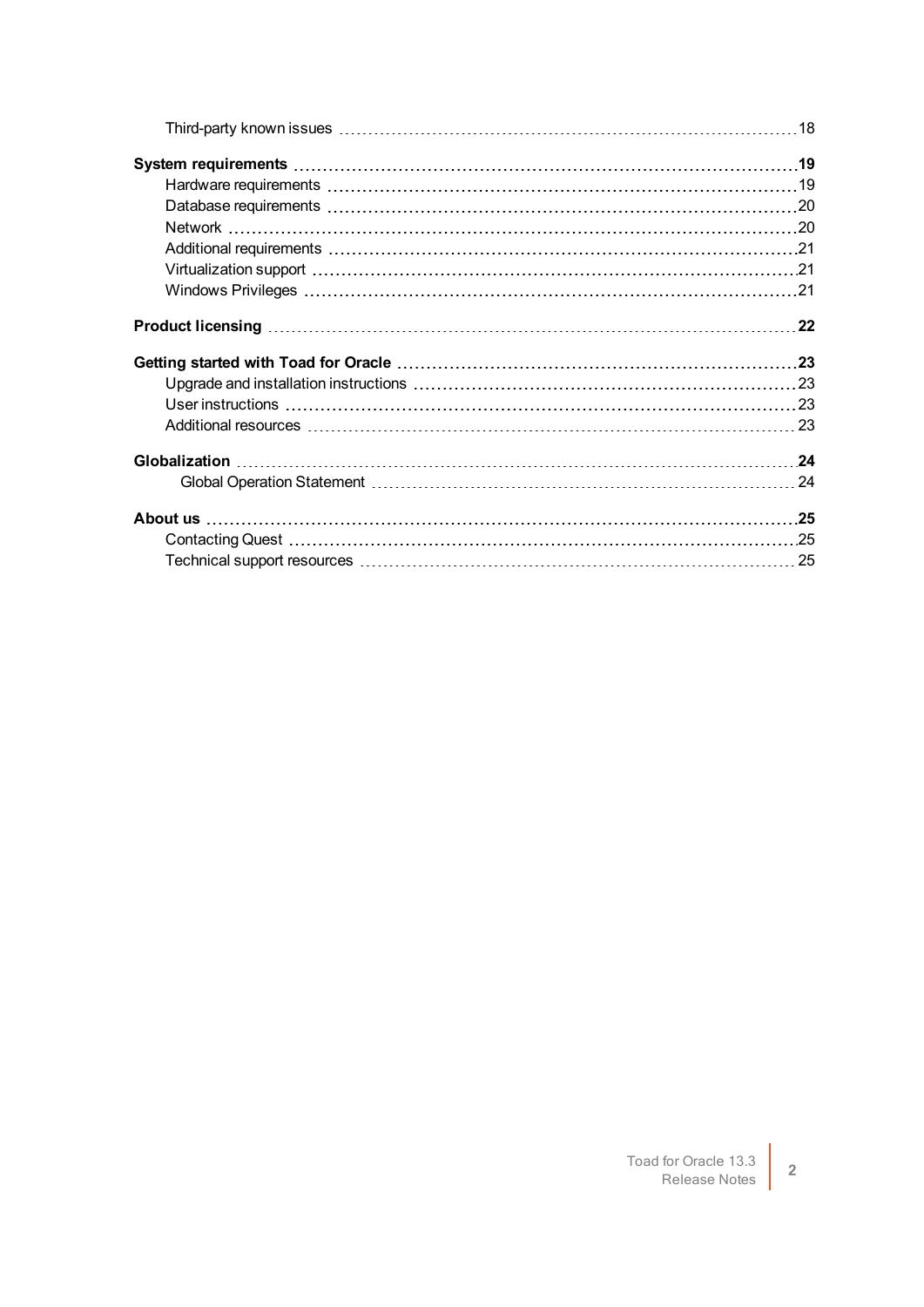# **About Toad for Oracle**

<span id="page-2-0"></span>Toad for Oracle provides an intuitive and efficient way for database professionals of all skill and experience levels to perform their jobs with an overall improvement in workflow effectiveness and productivity. With Toad for Oracle you can:

- Understand your database environment through visual representations
- Meet deadlines easily through automation and smooth workflows
- Perform essential development and administration tasks from a single tool
- Deploy high-quality applications that meet user requirements; perform predictably and reliably in production
- Validate database code to ensure the best-possible performance and adherence to bestpractice standards
- Manage and share projects, templates, scripts, and more with ease

The Toad for Oracle solutions are built for you, by you. Nearly two decades of development and feedback from various communities like Toad World have made it the most powerful and functional tool available. With an installed-base of over two million, Toad for Oracle continues to be the "de facto" standard tool for database development and administration.

## <span id="page-2-1"></span>**Toad for Oracle resources**

Toad World is a unique and valuable resource available to all Toad users. Toad World provides forums, blogs, videos, product information, Beta releases (when available), and Trial downloads for Toad products. Visit Toad World at: [https://www.toadworld.com](https://www.toadworld.com/).

Two of the most-often used features of Toad World are the Forums and the Idea Pond.

- On the Idea Pond page, you can submit your ideas to improve Toad and vote for or comment on other ideas. The Toad team takes your suggestions seriously, and you may even hear back from one of our developers on the topic. We encourage all Toad users—from new to experienced—to let us know how we can improve Toad.
- On the Forum page, you can ask a question or start a discussion and view all other forums within the Toad community.

The Toad World blog pages feature a broad range of information, including topics of interest to our industry, as well as instructions from team members on how to use the latest Toad features.

The Toad for Oracle [web-based](https://support.quest.com/training-product-select) training is a perfect accompaniment to your product license. This free training walks you through major product features and explains how to perform frequent tasks. You'll also see how to utilize time-saving automation functionality. You'll receive a certificate of completion for each course once you pass the accompanying test.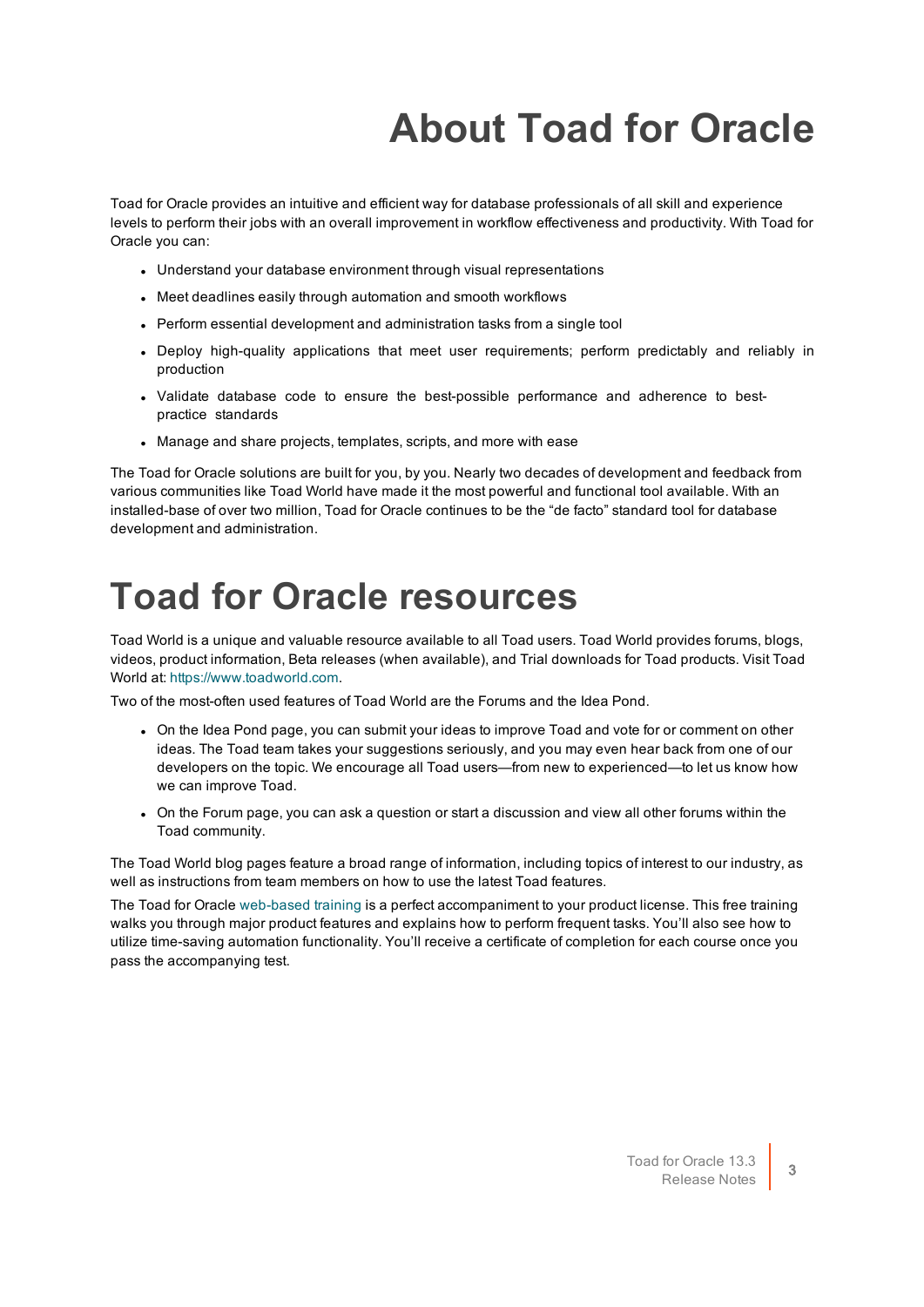## <span id="page-3-0"></span>**About this release**

Toad for Oracle 13.3 includes component and requirement upgrades. These upgrades address security vulnerabilities previously identified in the third party component.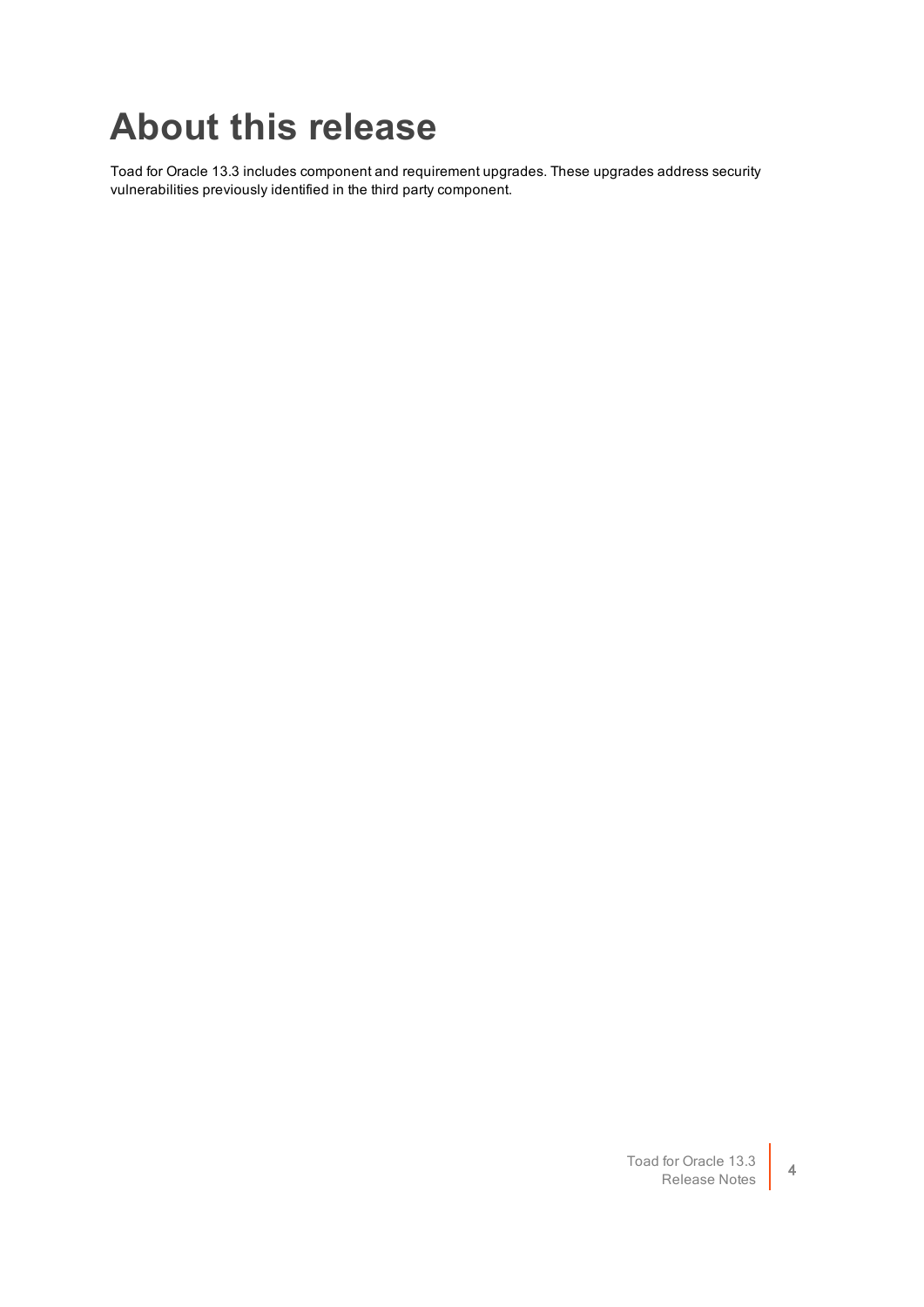# <span id="page-4-0"></span>**About Toad® for Oracle® Editions**

Each Toad for Oracle Edition is packaged with additional Quest products to expand your experience. The following products may be part of your Toad for Oracle Edition:

- Toad for [Oracle](https://support.quest.com/technical-documents/toad-for-oracle/13.2/release-notes) 13.3
- **.** [Benchmark](https://support.quest.com/benchmark-factory-for-database/technical-documents) Factory for Databases
- **Code Tester for [Oracle](https://support.quest.com/code-tester-for-oracle/technical-documents)**
- **.** [Spotlight](https://support.quest.com/spotlight-on-oracle/technical-documents) on Oracle
- **.** SQL [Optimizer](https://support.quest.com/sql-optimizer-for-oracle/technical-documents) for Oracle
- Toad Data [Modeler](https://support.quest.com/toad-data-modeler/technical-documents)

The following Toad for Oracle Editions are available:

| <b>Edition</b>                      | Licensed                                                                                                                                              |
|-------------------------------------|-------------------------------------------------------------------------------------------------------------------------------------------------------|
| <b>Toad for Oracle Base Edition</b> | Toad <sup>®</sup> for Oracle <sup>®</sup><br>Toad <sup>®</sup> Data Modeler (free use)                                                                |
|                                     |                                                                                                                                                       |
| <b>Toad for Oracle Professional</b> | Toad <sup>®</sup> for Oracle <sup>®</sup> Professional                                                                                                |
| Edition                             | Toad <sup>®</sup> Data Modeler (free use)                                                                                                             |
| Toad for Oracle Xpert Edition       | Toad <sup>®</sup> for Oracle <sup>®</sup> Xpert — Includes all features in Base and Professional<br>Editions<br>SQL Optimizer for Oracle <sup>®</sup> |
| <b>Toad for Oracle Developer</b>    | Toad <sup>®</sup> for Oracle <sup>®</sup> Xpert                                                                                                       |
| Edition                             | Code Tester for Oracle <sup>®</sup>                                                                                                                   |
|                                     | Benchmark Factory® for Databases - Oracle Edition                                                                                                     |
| <b>Toad for Oracle DBA Edition</b>  | Toad <sup>®</sup> for Oracle <sup>®</sup> Xpert                                                                                                       |
|                                     | DB Admin Module Add-on                                                                                                                                |
|                                     | Spotlight on Oracle <sup>®</sup> — Includes Spotlight on Unix/Linux, Spotlight on<br>Windows, and Spotlight on Oracle Data Guard                      |
|                                     | Benchmark Factory® for Databases - Oracle Edition                                                                                                     |
|                                     | Toad <sup>®</sup> Data Modeler                                                                                                                        |
| Toad for Oracle DBA RAC             | Toad <sup>®</sup> for Oracle <sup>®</sup> Xpert                                                                                                       |
| Edition                             | DB Admin Module Add-on                                                                                                                                |
|                                     | Spotlight on Oracle <sup>®</sup> with RAC Option — Includes Spotlight on<br>Unix/Linux, Spotlight on Windows, and Spotlight on Oracle Data Guard      |
|                                     | Benchmark Factory® for Databases - Oracle Edition                                                                                                     |
|                                     | Toad <sup>®</sup> Data Modeler                                                                                                                        |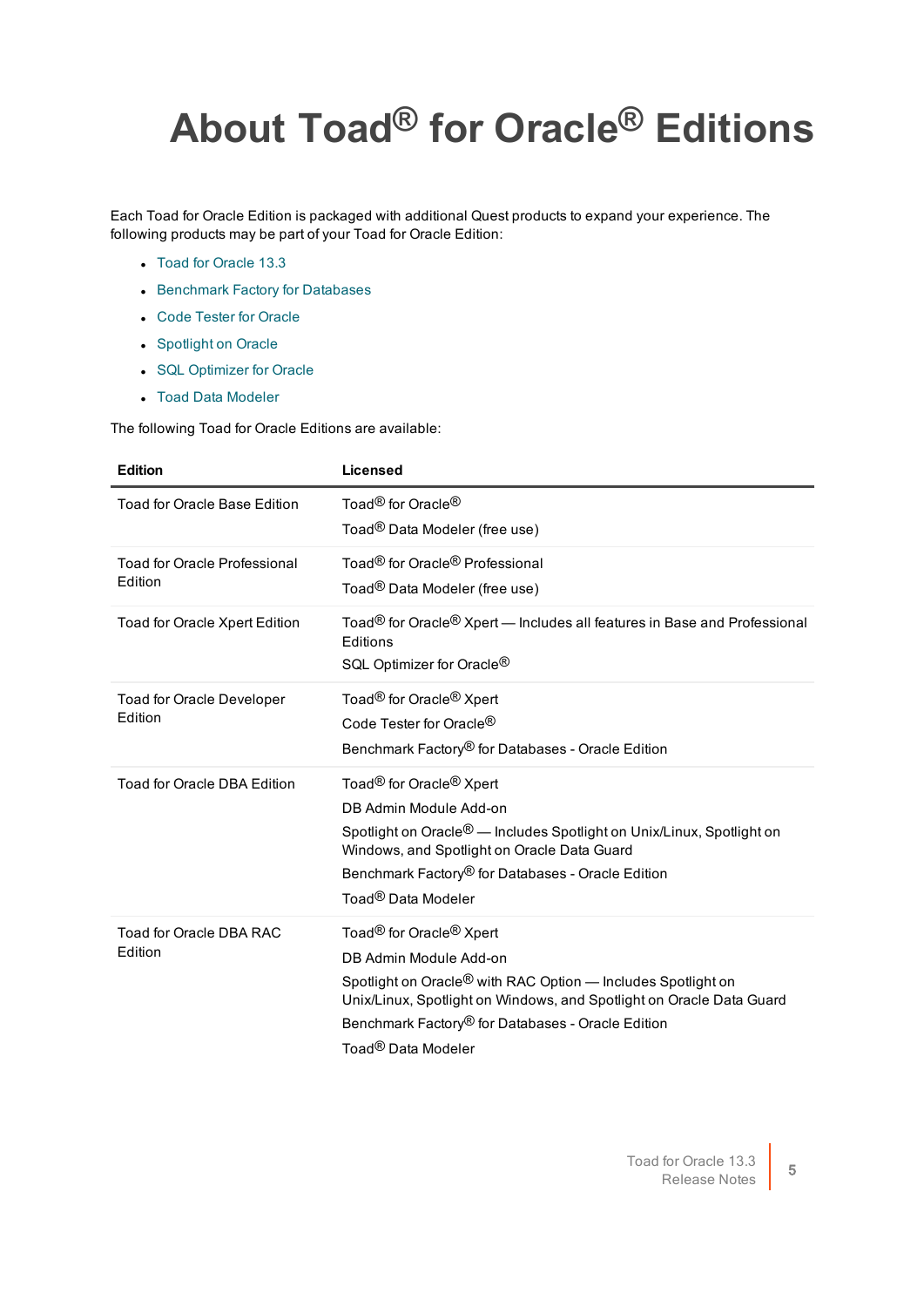| <b>Edition</b>                         | Licensed                                                                                                                                                                      |
|----------------------------------------|-------------------------------------------------------------------------------------------------------------------------------------------------------------------------------|
| Toad for Oracle DBA Exadata<br>Edition | Toad <sup>®</sup> for Oracle <sup>®</sup> Xpert                                                                                                                               |
|                                        | DB Admin Module Add-on                                                                                                                                                        |
|                                        | Spotlight on Oracle <sup>®</sup> with RAC and Exadata Options — Includes Spotlight<br>on Unix/Linux, Spotlight on Windows, and Spotlight on Oracle <sup>®</sup> Data<br>Guard |
|                                        | Benchmark Factory <sup>®</sup> for Databases - Oracle Edition                                                                                                                 |
|                                        | Toad <sup>®</sup> Data Modeler                                                                                                                                                |
|                                        |                                                                                                                                                                               |

**NOTE:** The DB Admin Module can be added to any Toad Edition.

For more information about the products in your Toad for Oracle Edition and the minimum system requirements for running these products, see the Toad for Oracle Editions release notes at: <https://support.quest.com/technical-documents>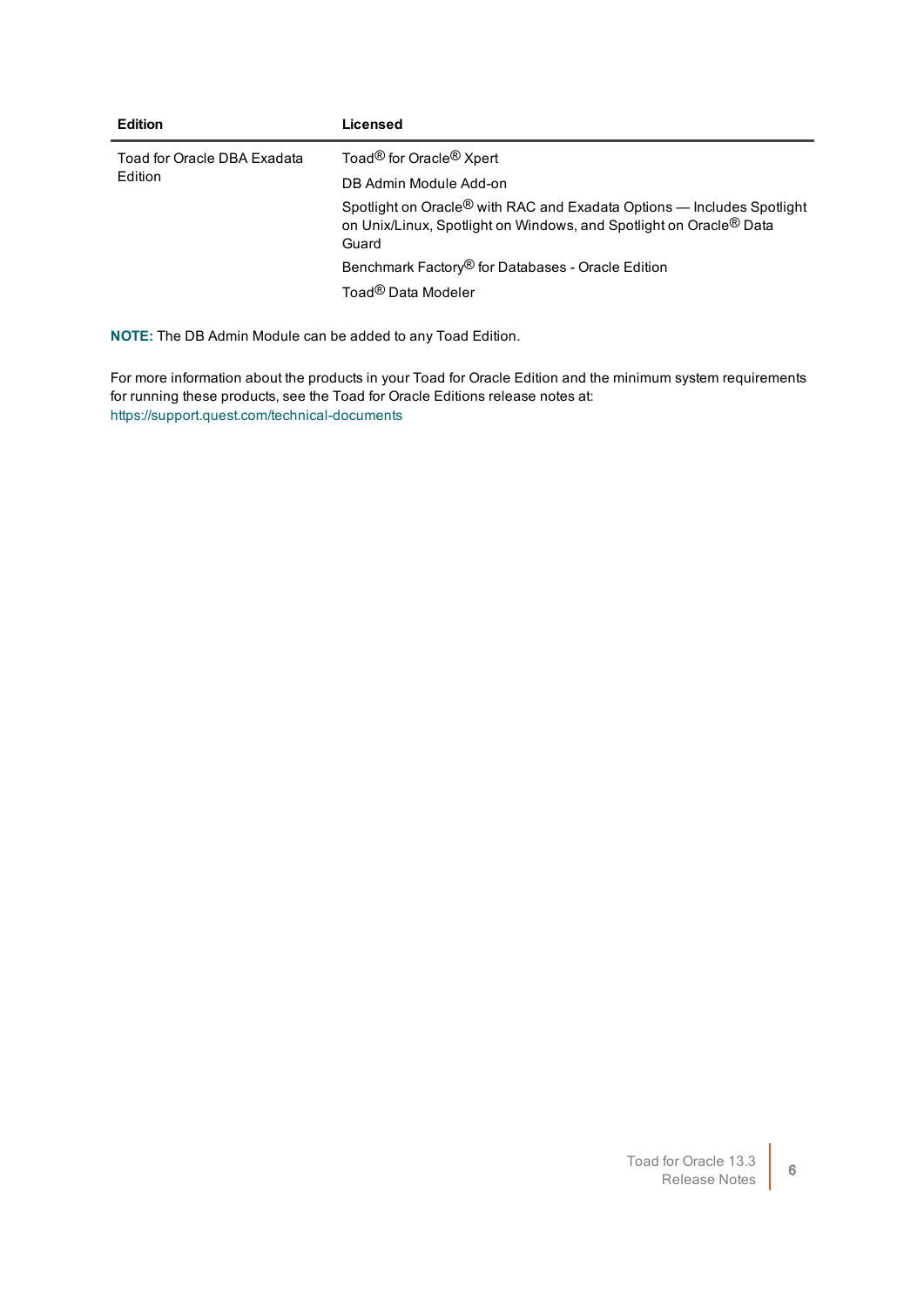## <span id="page-6-0"></span>**New Features and Enhancements**

## <span id="page-6-1"></span>**Toad for Oracle 13.3**

## <span id="page-6-2"></span>**Table Data**

#### <span id="page-6-3"></span>**Copy Table Data**

When copying table data to another table you can select a subset of source table columns from which to copy. Only data in the selected columns will be copied to the destination table. Copy Table Data is accessible from the Schema Browser Tables view right-click menu (**Data | Copy to another schema**).

<span id="page-6-4"></span>**Note:** Copy Table Data is also accessible from the Automation Designer (**Utilities | Automation Designer**).

#### **Import Table Data**

Improved detection of field breaks when importing table data from fixed width text files (**Database | Import | Import Table Data**).

<span id="page-6-5"></span>**Note:** Import Table Data is also accessible from the Automation Designer (**Utilities | Automation Designer**).

## **Automation Designer**

#### <span id="page-6-6"></span>**Export Dataset Action**

If the dataset is a SQL file containing multiple SELECT statements, Toad will generate one file per statement. If the destination is Excel File then Toad will generate a new sheet per statement.

<span id="page-6-7"></span>Similarly, if the dataset is SQL text then multiple SELECT statements results in multiple files.

#### **File / List Iterator Actions**

Support for multiple variable values per line, separated by a delimiter of your choosing. Values are referenced within child actions using the fully qualified variable name which is the action name and the 1-based value index, e.g. %MyFileIterator.1%.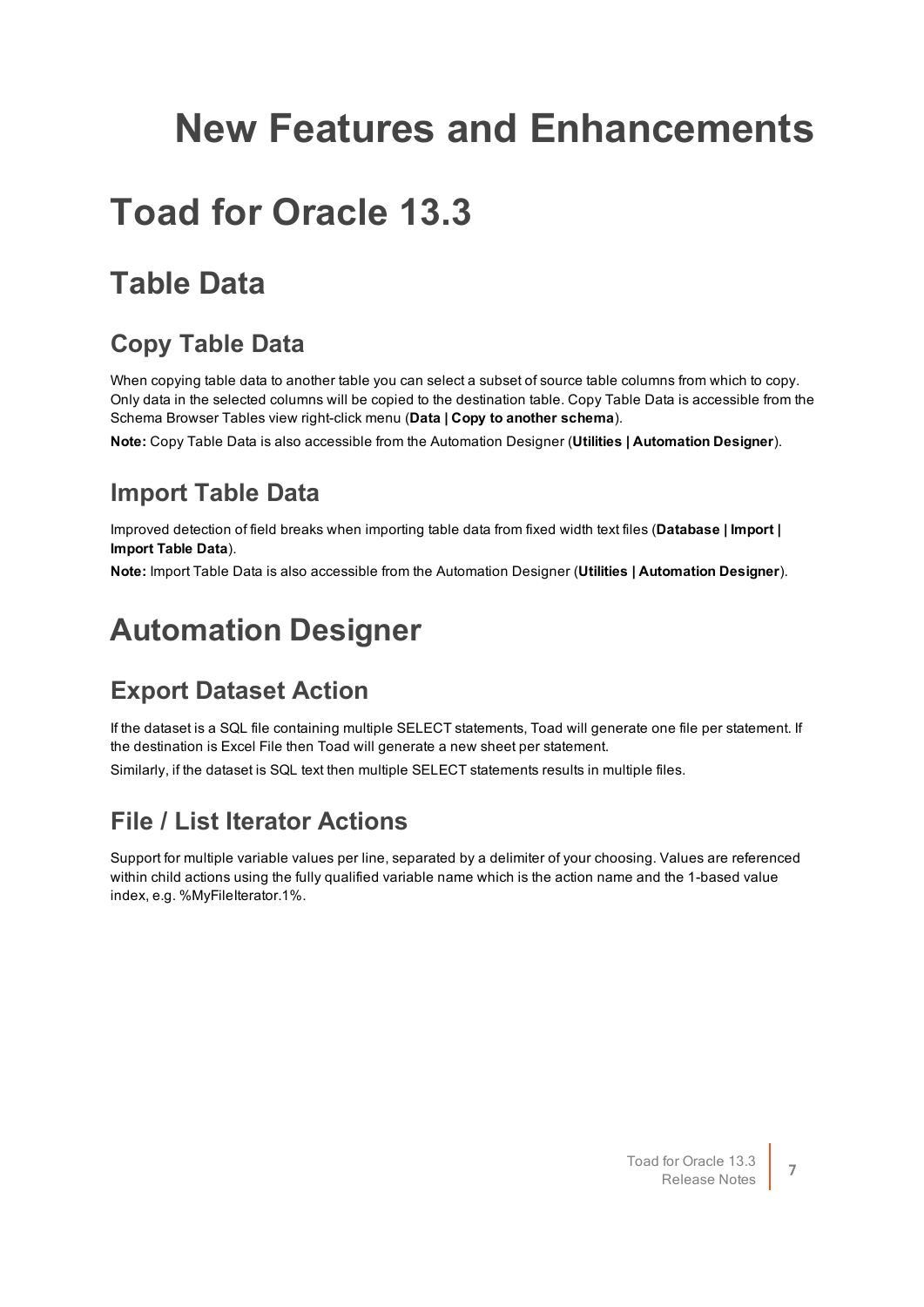#### <span id="page-7-0"></span>**Schema Browser**

#### <span id="page-7-1"></span>**Tables View, Partitioning Tab**

<span id="page-7-2"></span>Row Select option added to right-click menu. Row Select is enabled, by default.

## **Generate Schema Script**

Generate Schema Script (**Database | Export | Generate Schema Script**) has added support for ANALYTIC VIEW, ATTRIBUTE DIMENSION, HIERARCHY, and INMEMORY JOIN GROUP object types.

## <span id="page-7-3"></span>**Toad® Script Runner**

The SYSASM, SYSKM, SYSDG, and SYSBACKUP administrative privileges are now supported.

You can find the most up-to-date list of new features for this release in the *Toad for Oracle Release Notes* found at: [https://support.quest.com/toad-for-oracle/technical-documents.](https://support.quest.com/toad-for-oracle/technical-documents)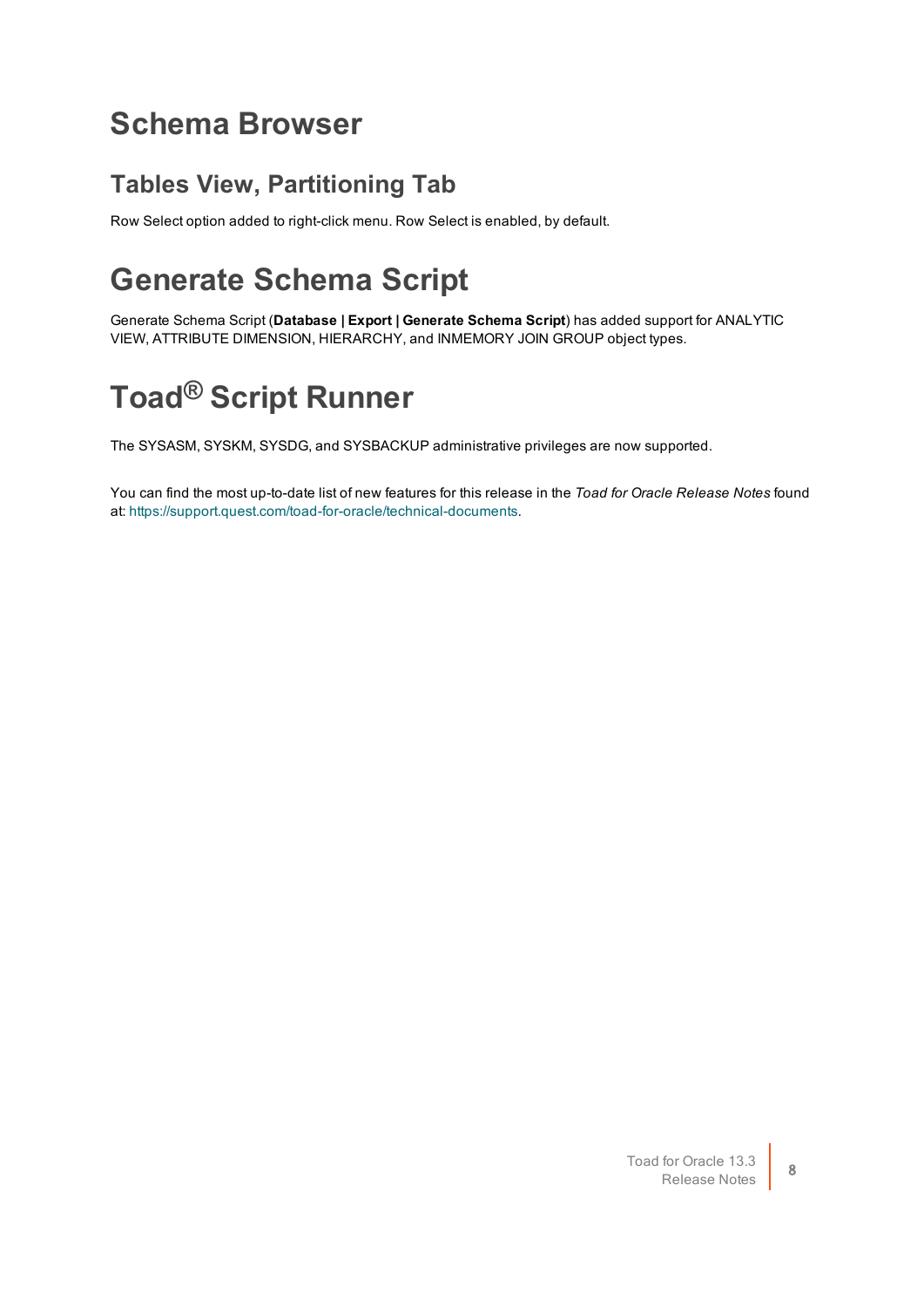# <span id="page-8-0"></span>**Enhancements from Idea Pond**

The following is a list of enhancements submitted by Toad for Oracle users through Idea Pond and implemented in this release.

The Toad for Oracle Idea Pond on Toad World is a site where you can submit your ideas to improve Toad and vote or comment on ideas submitted by other users. The Toad development team has always been driven by Toad customers, and Idea Pond makes it easy for you to tell us what changes are most important.

<sup>l</sup> To visit Idea Pond, **log in** to the Toad Forums at: [https://forums.toadworld.com](https://forums.toadworld.com/). Select the **Categories** tab. Then click **Idea Pond** in the **Toad for Oracle** category.

| Enhancement                          | <b>Issue ID</b> | Link to Idea Pond |
|--------------------------------------|-----------------|-------------------|
| Delete button added to Login window. | TMB-1666        | link              |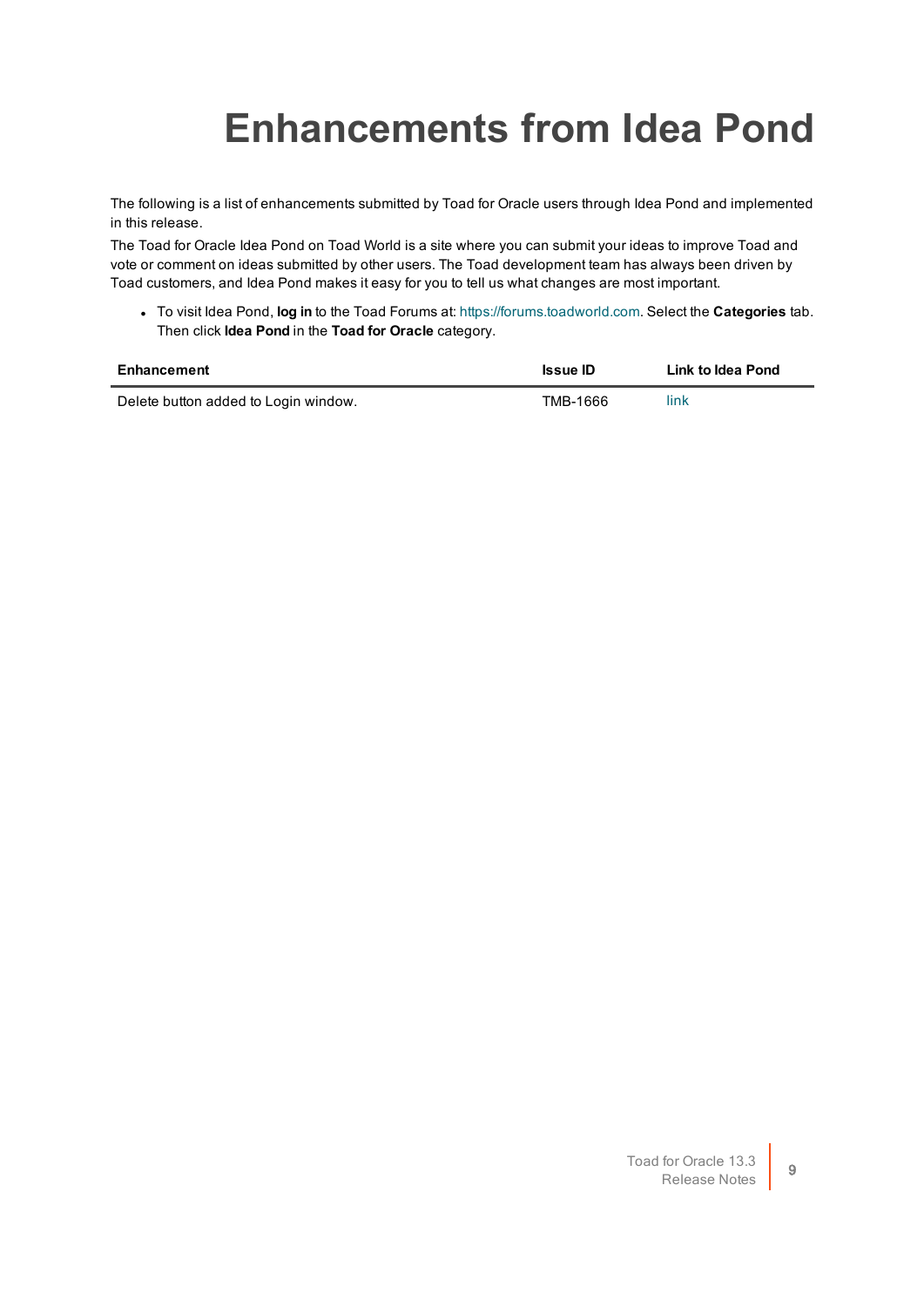## **Discontinued Features**

<span id="page-9-0"></span>**Knowledge Xpert.** Knowledge Xpert is no longer available on Toad World. Beginning with release 13.1, Toad components no longer reference the online Knowledge Xpert.

**Ask a Question.** The **Go to Toad World** and **Ask a Question** commands on the Toad World toolbar have been replaced. To ask a question, click the **Forums** toolbar button to go directly to the forum. To go to Toad World, click the **Forums** or the **Browse Blogs** toolbar buttons. You can also use the Help menu: **Help | Toad World | Forums**. This change is found in Toad for Oracle 13.1 or later.

**Integration with Toad Intelligence Central.** Beginning with Toad for Oracle 13.1, Toad no longer provides integration with Toad Intelligence Central. The Toad Intelligence Central window is not available and you cannot publish scripts, files, Code Analysis results, and other resources to a Toad Intelligence Central server using Toad for Oracle. You cannot connect to Toad Intelligence Central through Toad for Oracle.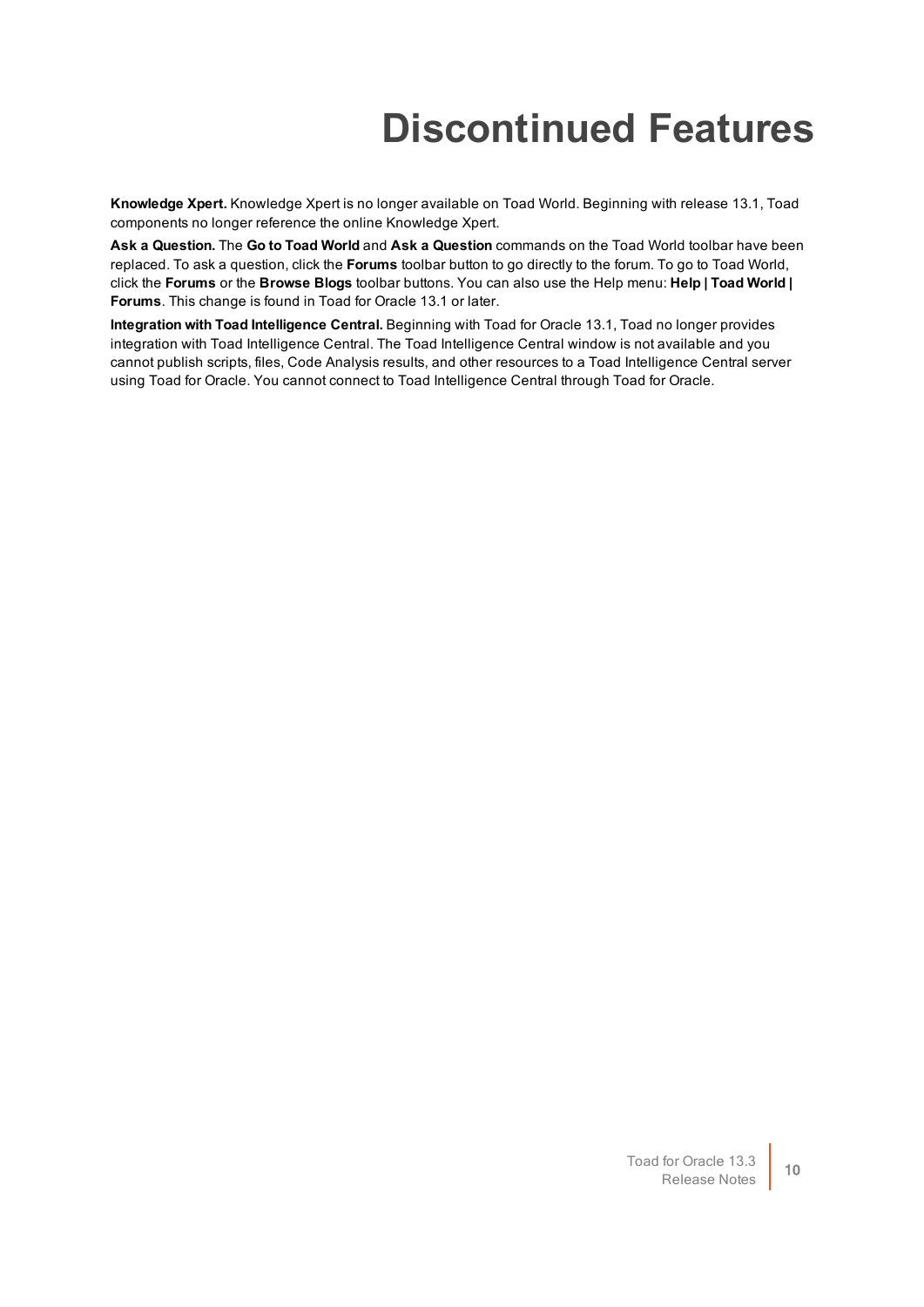## **Resolved issues**

<span id="page-10-1"></span><span id="page-10-0"></span>The following is a list of issues addressed and enhancements implemented in this release of Toad for Oracle.

## **Toad for Oracle 13.3**

The following list of resolved issues includes issues received from the Toad for Oracle forum and Toad Beta users.

| <b>Issue ID</b> | Link to Forum<br>Post | <b>Resolved Issue</b>                                                                                                 |
|-----------------|-----------------------|-----------------------------------------------------------------------------------------------------------------------|
| TMB-2464        | link                  | Painting issues for unpinned (autohide) dock panels upon startup                                                      |
| <b>TMB-2454</b> | link                  | Resource leaks in script execution status dialog                                                                      |
| TMB-2431        | link                  | Incorrect recommendation that object name must be double quoted in select<br>create (or alter) object windows         |
| TMB-2430        | link                  | Database Health Check fails to run via command line for all connections if<br>only one has a wrong password specified |
| TMB-2413        |                       | Changes to a Code Analysis Rule Set are not saved when saving to<br>previously exported Rule Set file                 |
| TMB-2408        | link                  | No Explain Plan results in some cases when the Explain Plan table exists in<br>multiple schemas                       |
| TMB-2393        |                       | "Invalid Oracle Home" message shown for instant clients installed to a folder<br>named "bin"                          |
| TMB-2354        | link                  | Sequence last cache value is incorrectly reporting the maximum value                                                  |
| TMB-2340        | link                  | Error encountered when publishing Java class containing forward slash in<br>its name to PL/SQL                        |
| TMB-2299        | link                  | Cannot copy individual cell values from the Partitioning tab when viewing a<br>table                                  |
| <b>TMB-2297</b> |                       | Incorrect DDL generated for table having foreign key referencing a view                                               |
| <b>TMB-2272</b> | link                  | Cannot edit saved direct connection so that it uses Service Name or SID                                               |
| TMB-2271        | link                  | Incorrect font used for some columns when viewing table data in grid                                                  |
| TMB-2260        |                       | Export Dataset data masking does not work in some cases                                                               |
| TMB-2256        | link                  | Export Dataset parses SQL file incorrectly in some cases                                                              |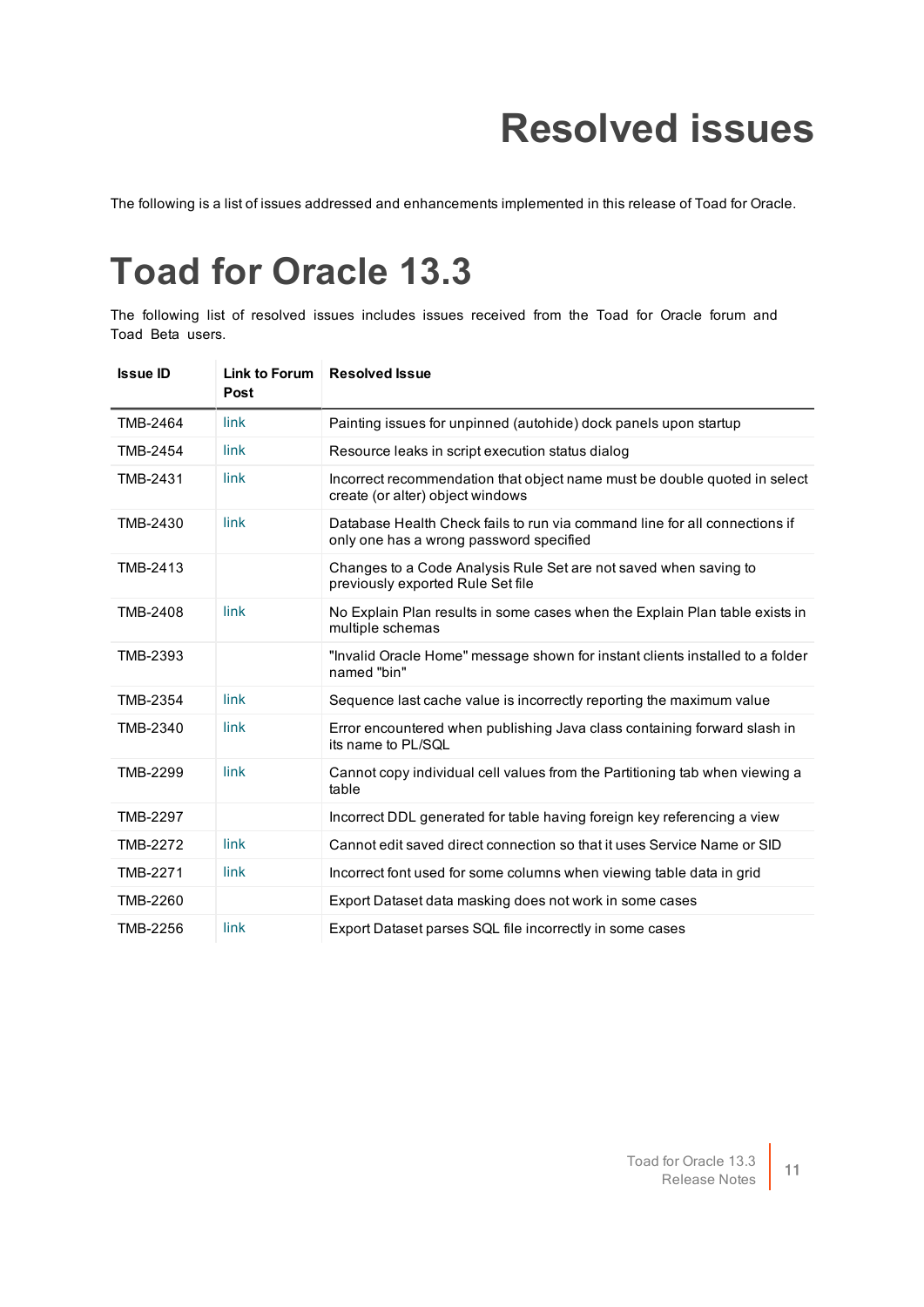| <b>Issue ID</b> | Link to Forum<br>Post | <b>Resolved Issue</b>                                                                                                                             |
|-----------------|-----------------------|---------------------------------------------------------------------------------------------------------------------------------------------------|
| <b>TMB-2250</b> |                       | ORA-00900 when using the Data Masking option with SQL Text dataset in<br>the Export Dataset window and action                                     |
| <b>TMB-2249</b> |                       | Copy/paste a block selection containing multibyte characters causes<br>exception when pasting                                                     |
| TMB-2245        | link                  | Code navigator when describing a package does not update properly                                                                                 |
| TMB-2243        | link                  | Export Dataset, Excel File format, exports the date 1-1-1900 as a string<br>instead of a date                                                     |
| TMB-2241        | link                  | Control alignment/position issues when resizing Session Browser                                                                                   |
| TMB-2238        |                       | Contexts, Dimensions, and Policies are not shown in the Schema Browser<br>when connected to a database that does not support Java, e.g. Oracle XE |
| TMB-2226        | link                  | Data Grid is slow to load for queries having many columns in the result set<br>when Sensitive Data Protection Awareness is enabled                |
| TMB-2225        |                       | Editor, Toggle Full Screen Grid (Shift+F2) paints poorly and is non-<br>functional in some cases                                                  |
| TMB-2212        | link                  | Export Dataset, Merge Statements, incorrect SQL generated when table<br>primary key consists of all columns                                       |
| TMB-2201        |                       | Administer Tablespace window problems (duplicate rows, privilege<br>exception) when connected to Oracle 12.1 container database                   |
| TMB-2192        |                       | Cannot edit data in grids for index-organized tables                                                                                              |
| TMB-2153        |                       | The "OK" button does not enable when altering a tablespace and changing<br>the maximum size value for a datafile                                  |
| TMB-2146        |                       | Auto-connect not working when more than one connection is set to connect<br>automatically upon Toad startup                                       |
| <b>TMB-2057</b> | link                  | Compare Schemas incorrectly flags DEFAULT_COLLATION as a difference<br>and produces SQL error on target database in some cases                    |
| TMB-2034        | link                  | Window bar buttons do not update connection colors properly                                                                                       |
| TMB-2030        | link                  | Query results take too long to become available                                                                                                   |
| TMB-2009        |                       | Database Probe hangs on Oracle 11g Release 2                                                                                                      |
| TMB-1973        | link                  | Data Grid is read-only when executing SELECT from table having<br>XMLTYPE column despite ROWID being returned                                     |
| TMB-1970        |                       | Code Analysis results in JSON format specifies wrong object owner in some<br>cases                                                                |
| TMB-1948        | <b>link</b>           | Analyze Objects window opens to the wrong connection in some cases                                                                                |
| TMB-1918        | link                  | Export Dataset incorrectly excludes XMLTYPE columns when the option to<br>exclude virtual columns is enabled                                      |
| TMB-1872        |                       | Creating an Oracle 18c or 19c pluggable database fails if the container<br>database is non-Exadata                                                |
| TMB-1849        | link                  | Access Violation generating Explain Plan                                                                                                          |
| TMB-1818        | link                  | Duplicate Row in the data grid will hang Toad if followed a Find (Ctrl+F)                                                                         |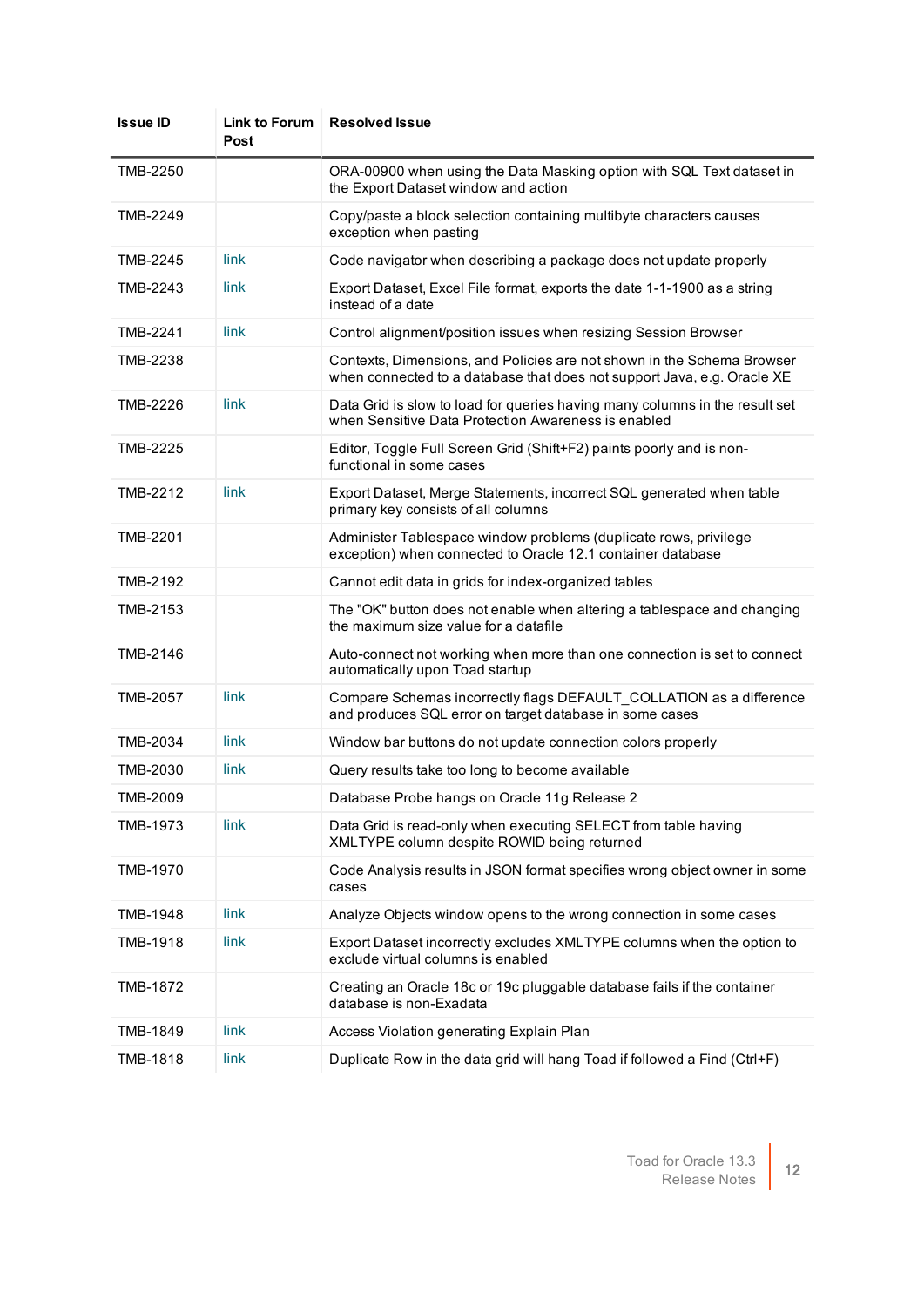| <b>Issue ID</b> | Link to Forum<br>Post | <b>Resolved Issue</b>                                                                                                                 |
|-----------------|-----------------------|---------------------------------------------------------------------------------------------------------------------------------------|
| <b>TMB-1808</b> | link                  | Rebuild Table changes INTEGER to NUMBER                                                                                               |
| TMB-1799        | link                  | SELECT * FROM TABLE(dbms xplan.display cursor) showing unexpected<br>result                                                           |
| TMB-1745        | link                  | Compare Files vertical scrolling is too aggressive when the scrollbar is<br>clicked                                                   |
| TMB-1704        |                       | "Data type not supported" error when viewing cursor output containing<br>TIMESTAMP or INTERVAL fields                                 |
| TMB-1624        | <b>link</b>           | Compare Schemas uses DBMS REDEFINITION to sync tables at times<br>when it shouldn't                                                   |
| TMB-1609        |                       | Sending PL/SQL from the Set Parameters window to Toad Script Runner for<br>execution passes SQL that is incomplete resulting in error |
| TMB-1604        | link                  | Explain Plan results in "ORA-01775: looping chain of synonyms" error                                                                  |
| TMB-1587        | link                  | Windows high contrast option is not obeyed in some windows                                                                            |
| TMB-1552        |                       | "No mapping for the Unicode character exists in the target multi-byte code<br>page" exception upon Toad startup/shutdown              |

You can find the most up-to-date list of resolved issues for this release in the *Toad for Oracle Release Notes* found at: <https://support.quest.com/toad-for-oracle/technical-documents>.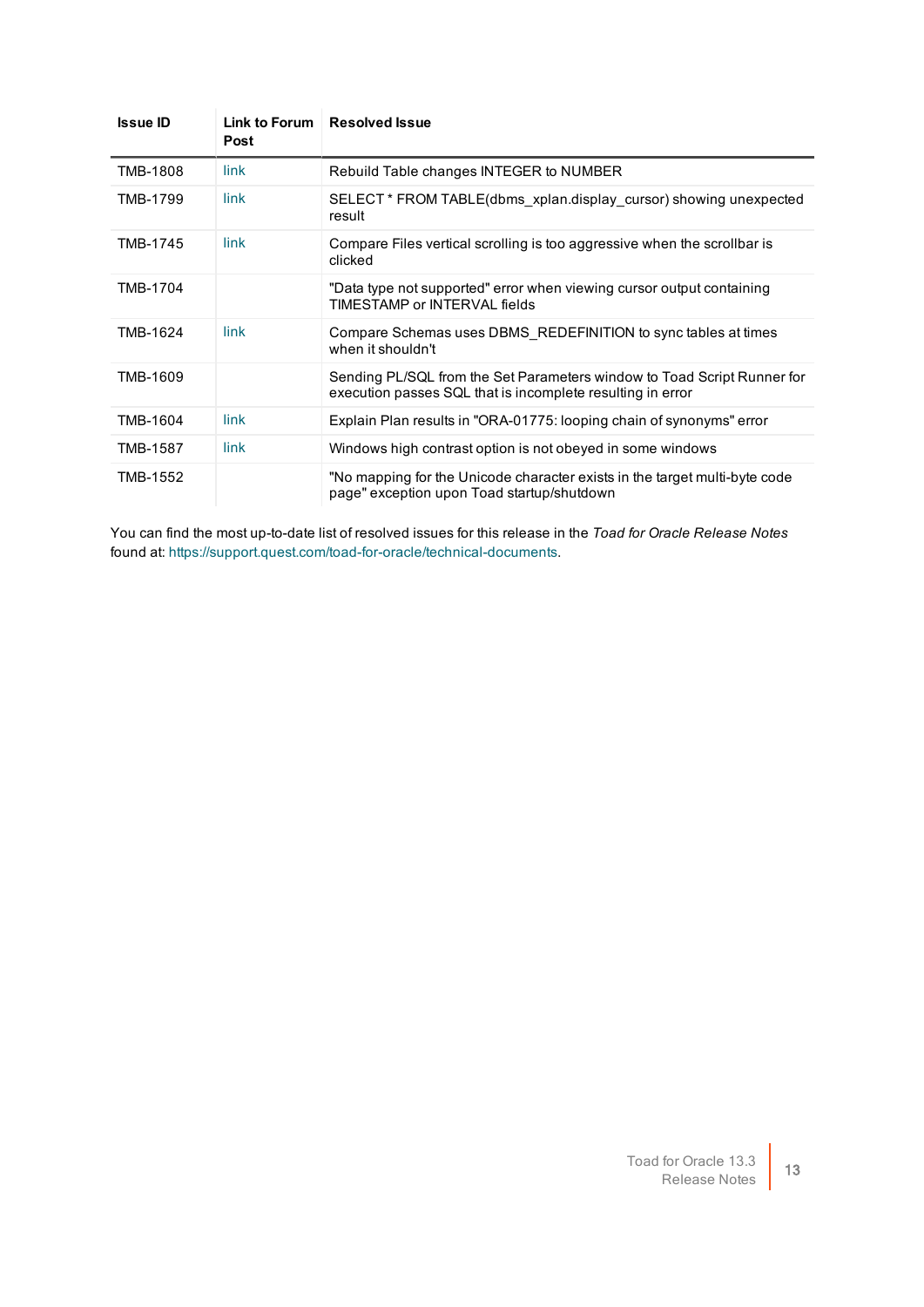## **Known issues**

<span id="page-13-0"></span>The following is a list of issues, including those attributed to third-party products, known to exist in this release line at the time of the current release.

#### <span id="page-13-1"></span>**General known issues**

| <b>Known Issue</b>                                                                                                                                                                                                                                                                                                                        | <b>Issue ID</b> |
|-------------------------------------------------------------------------------------------------------------------------------------------------------------------------------------------------------------------------------------------------------------------------------------------------------------------------------------------|-----------------|
| Toad's help cannot be opened from an installation path that contains Unicode characters.                                                                                                                                                                                                                                                  | 72966           |
| If you check "Indexes" on the Scripts tab for snapshots, then the primary key for the snapshot<br>will be included in the script, even though the CREATE MATERIALIZED VIEW statement<br>implicitly creates this primary key.                                                                                                              | N/A             |
| Toad currently does not differentiate between indexes created explicitly on the snapshot and<br>indexes created automatically when the snapshot is created.                                                                                                                                                                               |                 |
| Workaround: If you are running the generated script to recreate the snapshot, then you can<br>simply ignore the error that occurs when the script tries to recreate the primary key index for<br>the snapshot. If you do not normally create indexes on snapshots, then you can uncheck<br>"Indexes" when generating the snapshot script. |                 |
| If you use 11g Oracle ODP.NET client or any other client that does not have the oci.dll in the<br>BIN directory, Toad has the following problems:                                                                                                                                                                                         | N/A             |
| 1. Client shows as invalid                                                                                                                                                                                                                                                                                                                |                 |
| 2. Client version is not detected                                                                                                                                                                                                                                                                                                         |                 |
| 3. As a result of #2, columns of the following datatypes are not shown in the Schema<br>Browser table data: CLOB, BLOB, NCLOB, XMLTYPE, TIMESTAMP, INTERVAL,<br>BINARY_DOUBLE, and BINARY_FLOAT                                                                                                                                           |                 |
| Debugger                                                                                                                                                                                                                                                                                                                                  | N/A             |
| If there is an exception during debugging on a 10Gr2 or greater database, REFCURSOR<br>output and DBMS output will not be available when debugging is completed. This is due to the<br>target session not being available.                                                                                                                |                 |
| Workaround: To see REFCURSOR output and DBMS output, execute the procedure without<br>the debugger.                                                                                                                                                                                                                                       |                 |
| Connections                                                                                                                                                                                                                                                                                                                               | N/A             |
| While Toad supports LDAP connectivity, some features of Toad depend on tnsnames.ora file<br>to operate correctly, such as Toad Script Runner (TSR).                                                                                                                                                                                       |                 |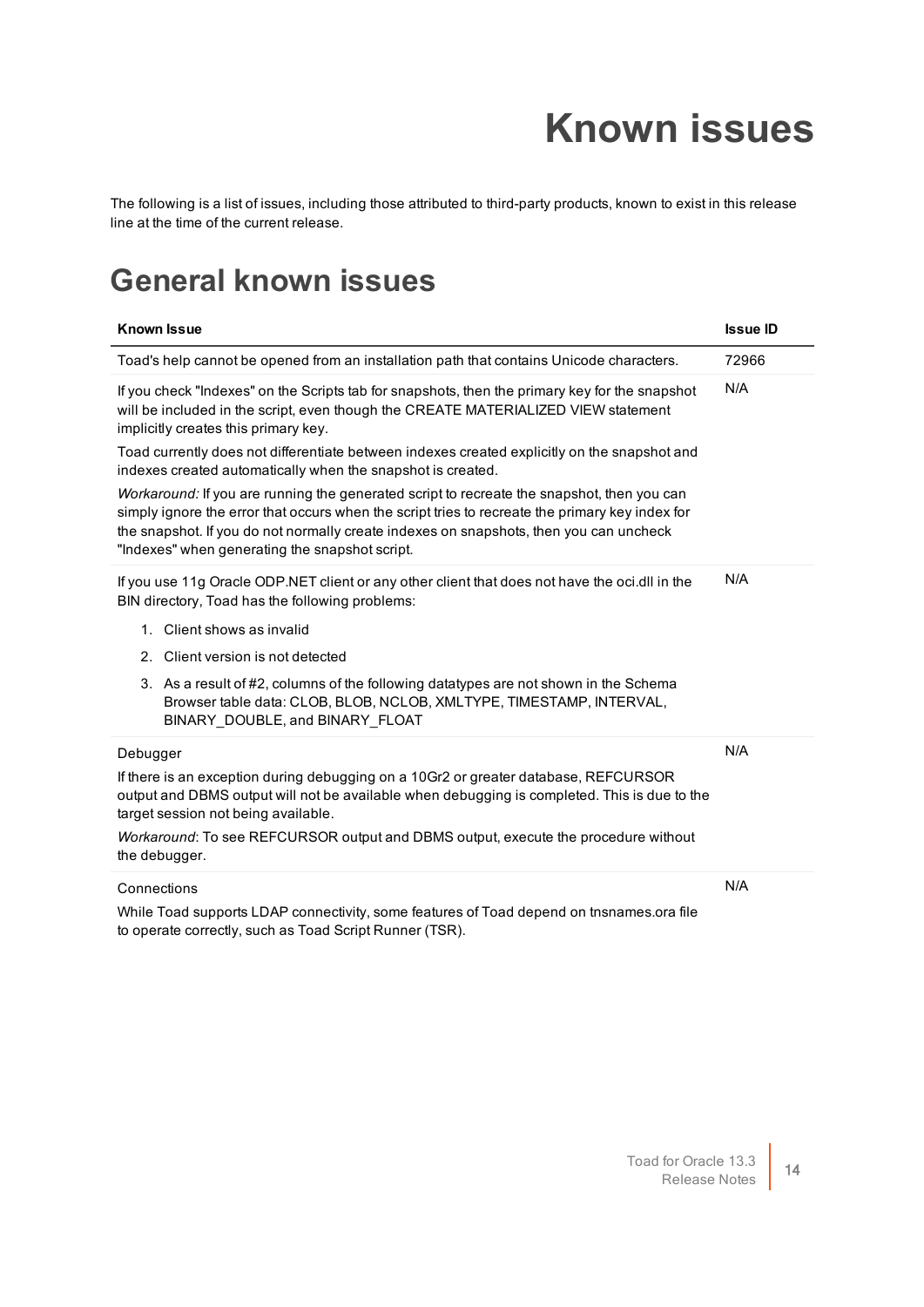| <b>Known Issue</b>                                                                                                                                                                                                                                                                                                                                                                                                   | <b>Issue ID</b> |
|----------------------------------------------------------------------------------------------------------------------------------------------------------------------------------------------------------------------------------------------------------------------------------------------------------------------------------------------------------------------------------------------------------------------|-----------------|
| Schema Browser                                                                                                                                                                                                                                                                                                                                                                                                       | N/A             |
| Sometimes after pressing "Compile invalid objects", you may get ORA-20000, ORA-06512, or<br>ORA-06512 errors. This could mean that you do not have the privileges to compile the object,<br>but it also happens when the schema contains a package body that does not have an<br>associated spec.                                                                                                                    |                 |
| <i>Workaround:</i> Look in the schema that you are trying to compile to see whether there are any<br>orphan package bodies. If it is your own schema, then do:select * from user objects o1 where<br>object type = "PACKAGE BODY" and not exists (select "x" from user objects o2 where<br>o2.object name = $o1.$ object name and o2.object type = "PACKAGE") Then drop any orphan<br>package bodies that are found. |                 |
| Virtualization                                                                                                                                                                                                                                                                                                                                                                                                       | 76354           |
| An access violation error may display when you close Toad in a Citrix XenApp environment.                                                                                                                                                                                                                                                                                                                            |                 |
| Import/Export                                                                                                                                                                                                                                                                                                                                                                                                        | 59228           |
| Constraint scripts from Export DDL do not contain the "using index" or "tablespace" clause.                                                                                                                                                                                                                                                                                                                          |                 |
| Data Modeler:                                                                                                                                                                                                                                                                                                                                                                                                        | N/A             |
| • Generation of HTML reports of large diagrams may fail during generation of an image<br>of the ER Diagram.                                                                                                                                                                                                                                                                                                          |                 |

• Comparison of large models may consume too much memory.

### <span id="page-14-0"></span>**Data Grids known issues**

| <b>Known Issue</b>                                                                                                                                                                                                                                                                                                                                                               | <b>Issue</b><br>ID |
|----------------------------------------------------------------------------------------------------------------------------------------------------------------------------------------------------------------------------------------------------------------------------------------------------------------------------------------------------------------------------------|--------------------|
| You may receive an "ORA-00902 invalid datatype" error when editing an object, nested table, or<br>varray data if you have redefined the data type for that data during the current session.<br>Workaround: If you redefine an object type, nested table, or varray and then need to edit data in a<br>table based on that type, end your current connection and begin a new one. | N/A                |
| Full table data is not displaying in the live data grid (results from F9) if the data contains "zero"<br>characers (ACII 0). In this case, all data after the zero character will not show in the grid.                                                                                                                                                                          |                    |
| <i>Workaround:</i> Double click on the data cell in the data grid to view full contents of data in a popup<br>editor.                                                                                                                                                                                                                                                            |                    |

### <span id="page-14-1"></span>**Code Analysis known issues**

| <b>Known Issue</b>                                                                                                                      | <b>Issue ID</b> |
|-----------------------------------------------------------------------------------------------------------------------------------------|-----------------|
| Saving results to a database: When dealing with nested procedures, Code Analysis can only<br>insert run data from procs one level deep. | N/A             |
| Saving PL/SQL results to a database may fail or save invalid data to the database for invalid                                           | N/A             |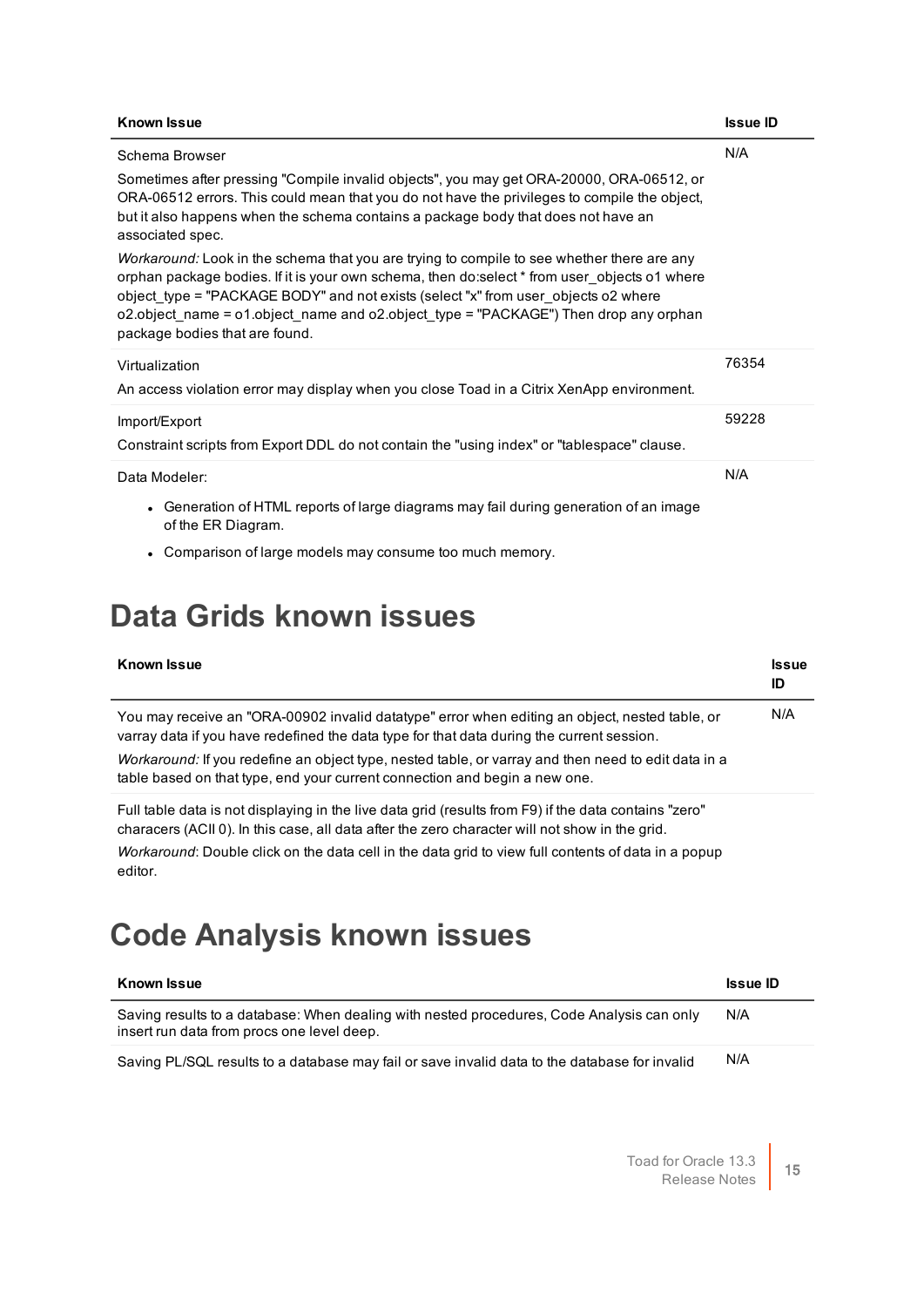PL/SQL objects.

*Workaround:* To ensure PL/SQL results are saved to the database correctly, verify the validity of all objects before running Code Analysis.

#### <span id="page-15-0"></span>**Editor known issues**

| <b>Known Issue</b>                                                                                                                                                                                                           | <b>Issue ID</b> |
|------------------------------------------------------------------------------------------------------------------------------------------------------------------------------------------------------------------------------|-----------------|
| Toad errors when you query on a field of Oracle collection types.<br><i>Workaround:</i> Execute using SQL*Plus.                                                                                                              | 64373           |
| When spooling to an unpinned output window, the window becomes unresponsive and errors<br>are given when Toad is closed ("Canvas does not allow drawing").<br><i>Workaround:</i> Keep the output window pinned.              | 68523           |
| If you use a non fixed-width font, the results are misaligned in the of Script Output tab in Editor<br>after executing a SQL script.<br>Workaround: Go to Options   Scripts and select a fixed-width font for script output. | 62234           |

#### <span id="page-15-1"></span>**Session Browser known issues**

| <b>Known Issue</b>                                                                                                                                                                                                                                                                                                                                                                                                     | <b>Issue ID</b> |
|------------------------------------------------------------------------------------------------------------------------------------------------------------------------------------------------------------------------------------------------------------------------------------------------------------------------------------------------------------------------------------------------------------------------|-----------------|
| The Program name in the Session Browser may be blank or may be the full path to the<br>executable instead of just the executable name. This depends on the Oracle client, not on<br>Toad.                                                                                                                                                                                                                              | N/A             |
| In RAC databases, version 10.1.0.3 (and possibly other 10.1 versions), the query used to<br>populate the "Current Statement" in the Session Browser fails with the following error: Runtime<br>error occurred: 12801 (ORA-12801: error signaled in parallel query server PZ99, instance<br><instance name=""> ORA-01008: not all variables bound) This problem does not occur in Non-<br/>RAC environments.</instance> | N/A             |
| <i>Workaround:</i> Clear the "Use RAC Views" checkbox, and log into the appropriate instance of<br>the database, if necessary.                                                                                                                                                                                                                                                                                         |                 |

### <span id="page-15-2"></span>**Team Coding known issues**

| <b>Known Issue</b> | <b>Issue ID</b> |
|--------------------|-----------------|
|                    |                 |

Creating a new revision or attempting to force a check-in to Visual Studio Team Services may result in a "404: Not Found" error. The current version of Team Foundation Server used by Visual Studio Team Services compares the source being uploaded with the source already in the repository. If the source has not changed, it may incorrectly return an error rather than allowing the forced revision. This appears to be a Microsoft issue. As a result, these two

N/A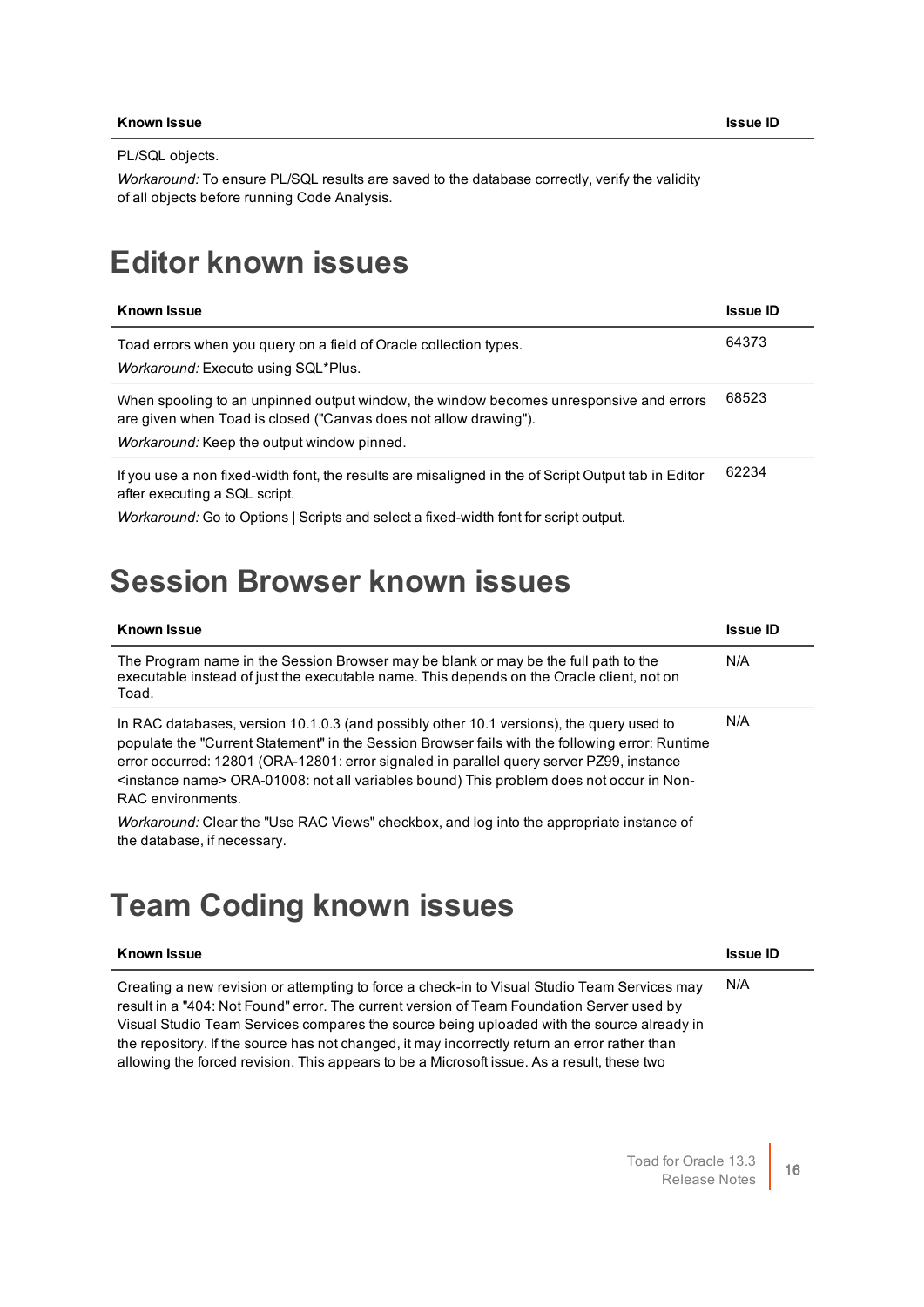| <b>Known Issue</b>                                                                                                                                                                                                                                                                                                                                                                                         | <b>Issue ID</b> |
|------------------------------------------------------------------------------------------------------------------------------------------------------------------------------------------------------------------------------------------------------------------------------------------------------------------------------------------------------------------------------------------------------------|-----------------|
| commands may fail.                                                                                                                                                                                                                                                                                                                                                                                         |                 |
| When using the Team Foundation Server internal client and Team Foundation Server 2012 or<br>2013 alternate Team Project Collections, workspaces created outside of Toad are not visible<br>from within Toad. A workspace may be created from Toad by clicking the 'New' button during<br>the Team Foundation Server log in.<br>This is not an issue when using the Team Foundation Server external client. | 114334          |
| Team Coding is disabled for mixed-case object names.                                                                                                                                                                                                                                                                                                                                                       | N/A             |
| With CVS, Toad may fail to retrieve the list of projects for you to select from in the CVS browser<br>or in the Code Control Groups configuration.                                                                                                                                                                                                                                                         | N/A             |
| Workaround: See "Missing CVS\Entries File Error" in the online help.                                                                                                                                                                                                                                                                                                                                       |                 |
| Team Coding and Clearcase: Dynamic Views are not supported via SCC interface. Snapshot<br>Views must be used instead. (Rational case ID v0830629, Rational Defect # CMBU00053934)                                                                                                                                                                                                                          | N/A             |

## <span id="page-16-0"></span>**Unicode known issues**

| <b>Known Issue</b>                                                                                                                                                    | <b>Issue ID</b> |
|-----------------------------------------------------------------------------------------------------------------------------------------------------------------------|-----------------|
| The following features in Toad do not support Unicode:                                                                                                                | N/A             |
| • ASM Manager                                                                                                                                                         |                 |
| <b>Export File Browser</b>                                                                                                                                            |                 |
| • Hex Editor                                                                                                                                                          |                 |
| In addition, Java itself does not allow Unicode class names or file names. This is relevant to<br>the Java Manager, Editor, and Schema Browser.                       |                 |
| Editor options to highlight object names may not work for object names that contain Unicode<br>characters.                                                            | N/A             |
| Script Execution in Editor: Error offset can be incorrect when running scripts with multi-byte<br>object names.                                                       | N/A             |
| XML (Plain) format creates bad XML if Unicode string values and Unicode column names are<br>exported through Export Dataset.                                          | N/A             |
| Import mapping for Unicode characters is incorrect if the characters are not a fixed width (such<br>as Korean).                                                       | 63221           |
| In Team Coding, objects with Unicode contents are supported, objects with Unicode names<br>are not. Supported Version Control Providers do not support Unicode names. | N/A             |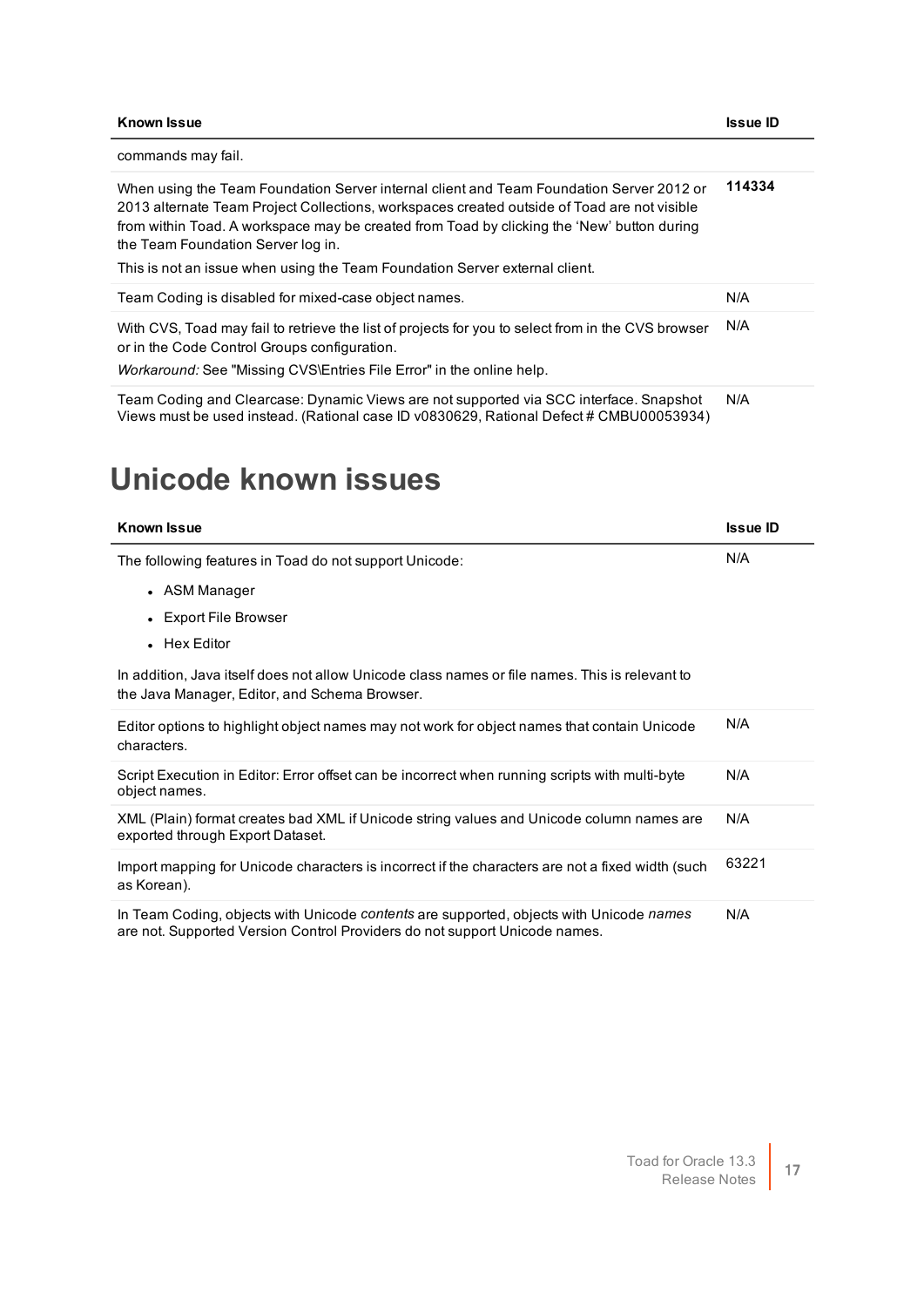## <span id="page-17-0"></span>**Third-party known issues**

| <b>Known Issue</b>                                                                                                      | <b>Issue ID</b> |
|-------------------------------------------------------------------------------------------------------------------------|-----------------|
| Help                                                                                                                    | N/A             |
| (Affects the 64-bit version of Toad only)                                                                               |                 |
| If IE9 is installed, clicking a link in the Help file may crash Toad 64-bit, even if IE9 is not the<br>default browser. |                 |
| Workaround: Users who have IE9 installed can open Help from outside of Toad.                                            |                 |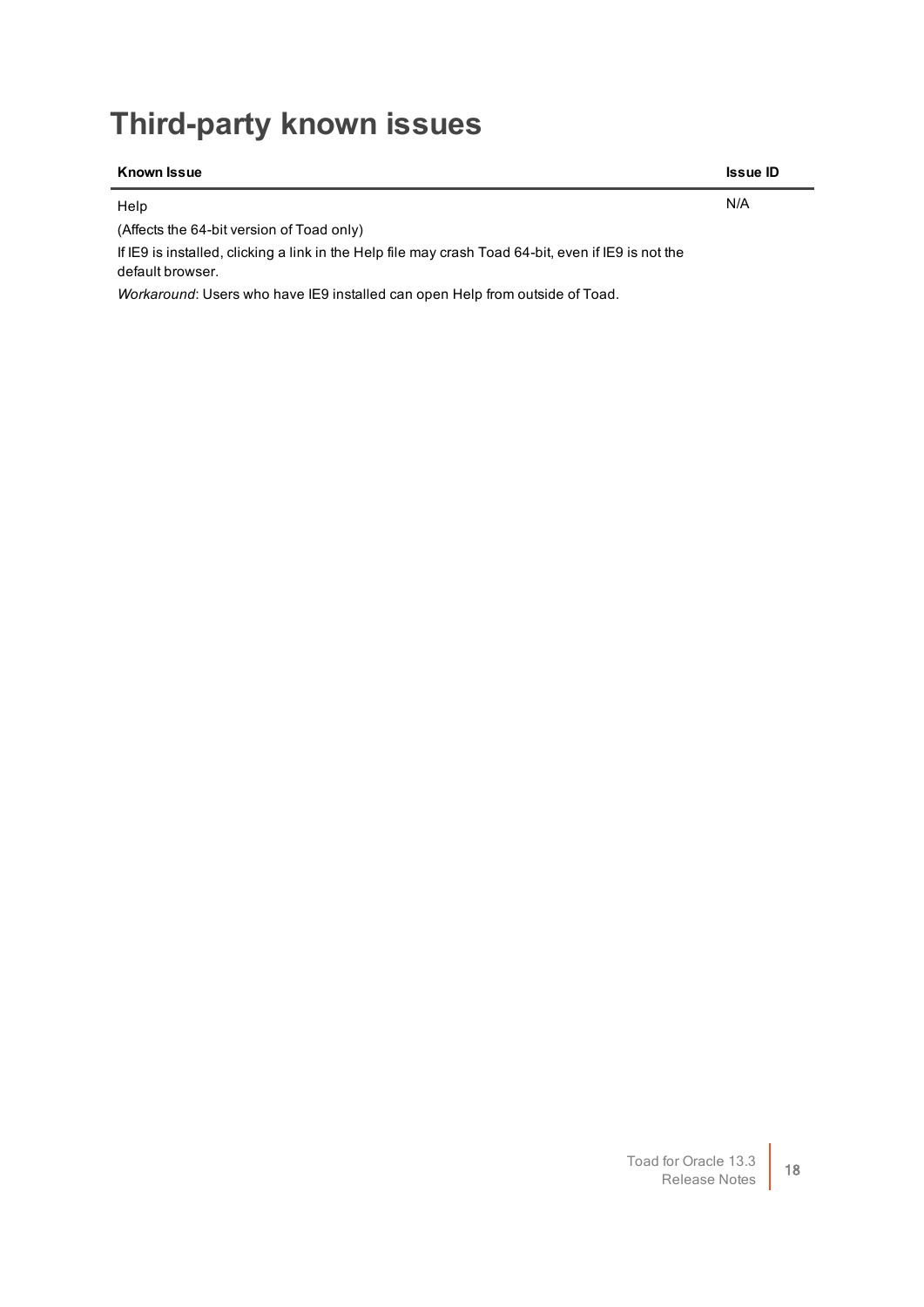# **System requirements**

<span id="page-18-0"></span>This section contains the hardware, software, and privileges required to run Toad for Oracle, as well as the database and virtual environments that Toad for Oracle supports.

#### <span id="page-18-1"></span>**Hardware requirements**

| <b>Requirement</b> | <b>Details</b>                                                    |
|--------------------|-------------------------------------------------------------------|
| Processor          | 1 GHz processor                                                   |
| Memory             | 1 GB RAM - Toad for Oracle 32 bit                                 |
|                    | • 2 GB RAM - Toad for Oracle 64 bit                               |
|                    | <b>NOTE:</b> The memory required may vary based on the following: |
|                    | • Applications that are running on your system                    |
|                    | • Size and complexity of the database                             |
|                    | • Amount of database activity                                     |
|                    | Number of concurrent users accessing the database                 |
| Hard disk space    | • 120 MB - Toad for Oracle 32 bit                                 |
|                    | 150 MB - Toad for Oracle 64 bit                                   |
| Operating system   | • Windows Server 2008 R2 (64-bit) - 2 CPU required                |
|                    | • Windows 7 (32-bit and 64-bit)                                   |
|                    | Windows 8 and 8.1 (32-bit and 64-bit)                             |
|                    | Windows Server 2012 (32-bit and 64-bit) - 2 CPU required          |
|                    | Windows Server 2012 R1 and R2 (64-bit) - 2 CPU required           |
|                    | Windows Server 2016                                               |
|                    | • Windows 10                                                      |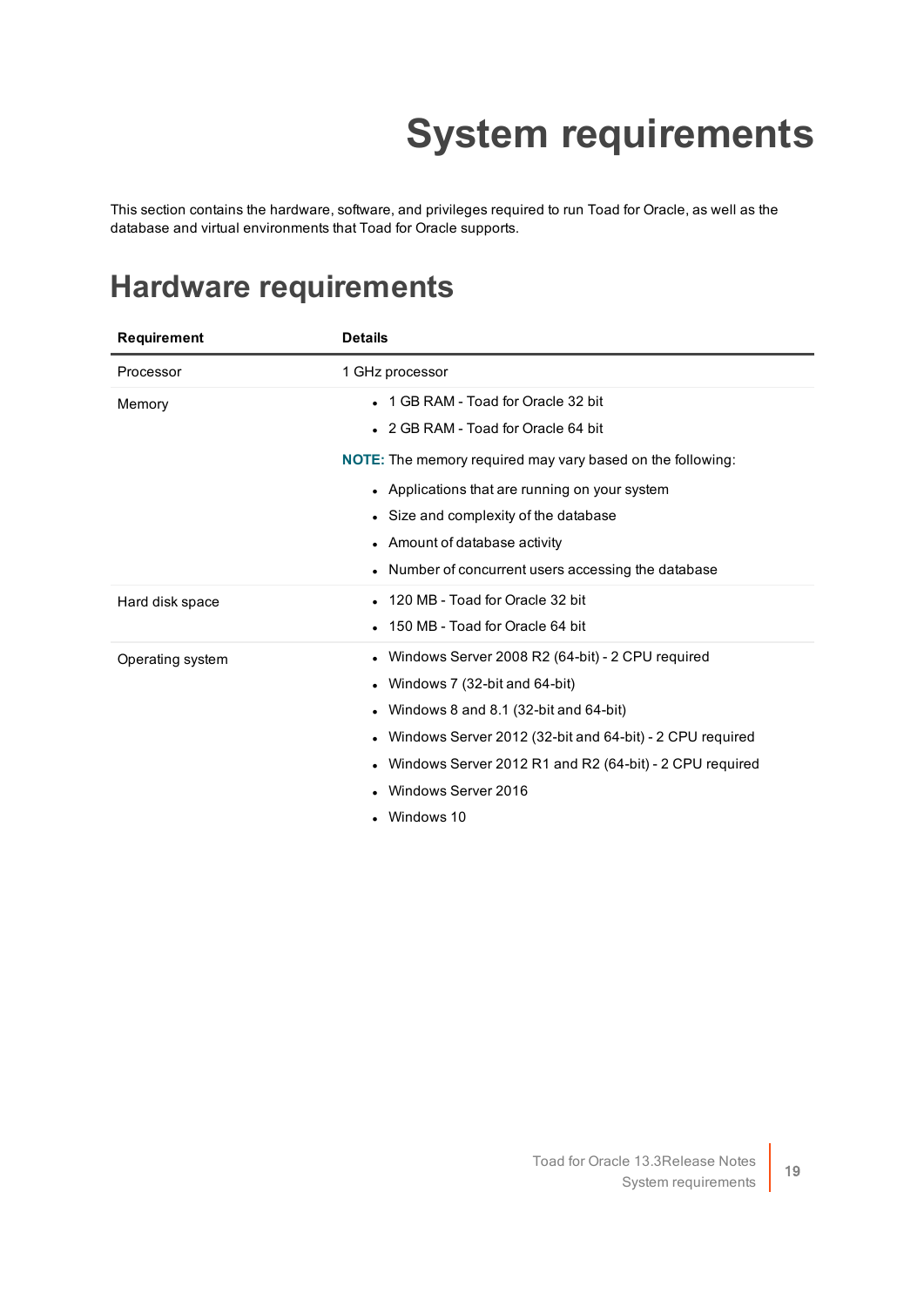<span id="page-19-0"></span>

| <b>Database requirements</b> |
|------------------------------|
|------------------------------|

| <b>Requirement</b>     | <b>Details</b>                                                                                                                                                                                |
|------------------------|-----------------------------------------------------------------------------------------------------------------------------------------------------------------------------------------------|
| Database client        | An Oracle client must be installed and configured on the system where<br>you are running Toad. The following are supported:                                                                   |
|                        | Oracle Client or Instant Client 10.2.0.5                                                                                                                                                      |
|                        | Oracle Client or Instant Client 11.2.0.1/11.2.0.3                                                                                                                                             |
|                        | • Oracle Client or Instant Client 12c Release 1 and 2                                                                                                                                         |
|                        | • Oracle Client or Instant Client 18c                                                                                                                                                         |
|                        | • Oracle Client or Instant Client 19c                                                                                                                                                         |
|                        | <b>NOTE:</b> You must use the 32-bit version of Toad with the 32-bit Oracle<br>client, and the 64-bit version of Toad with the 64-bit Oracle client.                                          |
| Database server        | <b>Oracle versions:</b>                                                                                                                                                                       |
|                        | • 10g Release 2                                                                                                                                                                               |
|                        | • 11g Release 1 and 2                                                                                                                                                                         |
|                        | 12c Release 1 and 2                                                                                                                                                                           |
|                        | $-18c$                                                                                                                                                                                        |
|                        | $-19c$                                                                                                                                                                                        |
|                        | <b>IMPORTANT:</b> It is recommended that your client version be of the same<br>release (or later) as your database server. This is an Oracle<br>recommendation to prevent performance issues. |
| Cloud database service | Oracle Database as a Service on Amazon EC2 and Oracle Cloud                                                                                                                                   |

### <span id="page-19-1"></span>**Network**

Internet Protocol Version 6 (IPv6) is being adopted by the US Federal Government and industries around the world. In its most basic format, the new protocol uses 128-bit addresses instead of 32-bit addresses, which are used by the current IPv4 to route packets over the Internet. Toad for Oracle features, such as FTP, access the Internet through third-party vendors that are IPv6 compliant, such as /nSoftware's IP\*Works. For access to Web sites by way of the Toad Online window, Toad simply invokes the user-defined or default Web browser.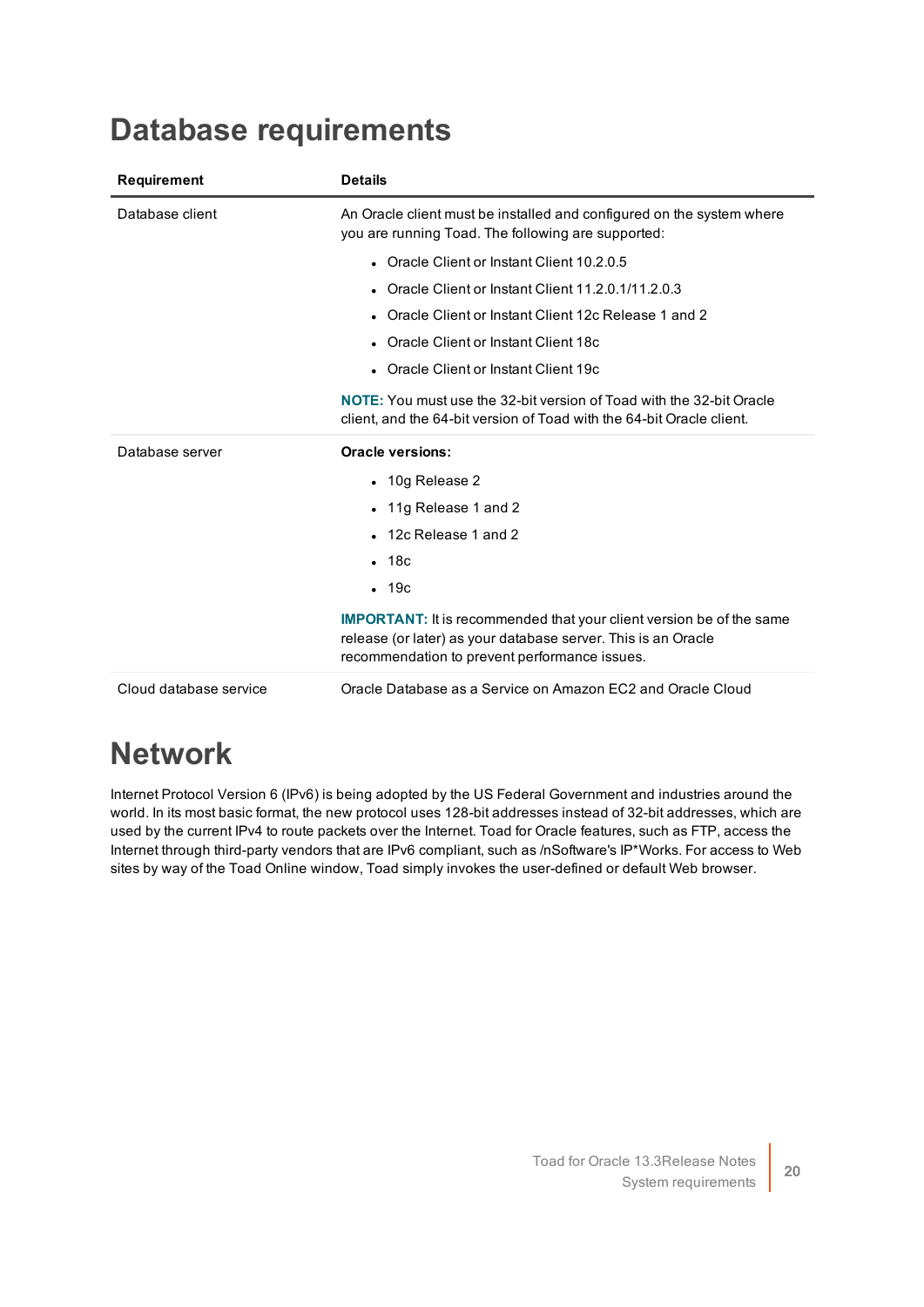## <span id="page-20-0"></span>**Additional requirements**

| Requirement                | <b>Details</b>                                                                                                                                                |
|----------------------------|---------------------------------------------------------------------------------------------------------------------------------------------------------------|
| <b>Additional Software</b> | • Microsoft Internet Explorer 6.0 or later (to view video from the<br><b>Jump</b> list within Toad, and to view the product documentation in<br>HTML format). |
|                            | • Microsoft Office 2016 and recent earlier releases are supported for<br>Word and Excel output.                                                               |
|                            | • Adobe Acrobat Reader 7.0 or later (to view the product<br>documentation in PDF format).                                                                     |
|                            | • Microsoft .NET Framework 4.0 to support the Toad for Oracle<br>Editions Installer.                                                                          |

#### <span id="page-20-1"></span>**Virtualization support**

| <b>Type</b>                  | <b>Details</b>                                                                          |
|------------------------------|-----------------------------------------------------------------------------------------|
| Application virtualization   | Citrix <sup>®</sup> XenApp                                                              |
| Desktop virtualization (VDI) | vWorkspace™ 7.0 has been tested.                                                        |
| Server virtualization        | Oracle VM 3.1 has been tested.<br>VMware ESX Server 3.5, 4.0, and 5.5 have been tested. |

<span id="page-20-2"></span>**NOTE:** Toad may work in virtualization environments other than the ones listed.

## **Windows Privileges**

In order to install and run Toad, make a connection, and do basic operations, you must have the following privileges.

| <b>Operating System</b>         | <b>Requirements</b>                                                                         |
|---------------------------------|---------------------------------------------------------------------------------------------|
| Windows 7                       | • Read access to the Oracle client folder                                                   |
|                                 | • Read/write privileges on the Oracle Home directories that you use<br>for your connections |
| Windows 8 and later             | • Read access to the Oracle client folder                                                   |
| Windows Server 2012 and<br>2016 | • Read/write privileges on the Oracle Home directories that you use<br>for your connections |

**NOTE:** Other functionality in Toad may require additional privileges.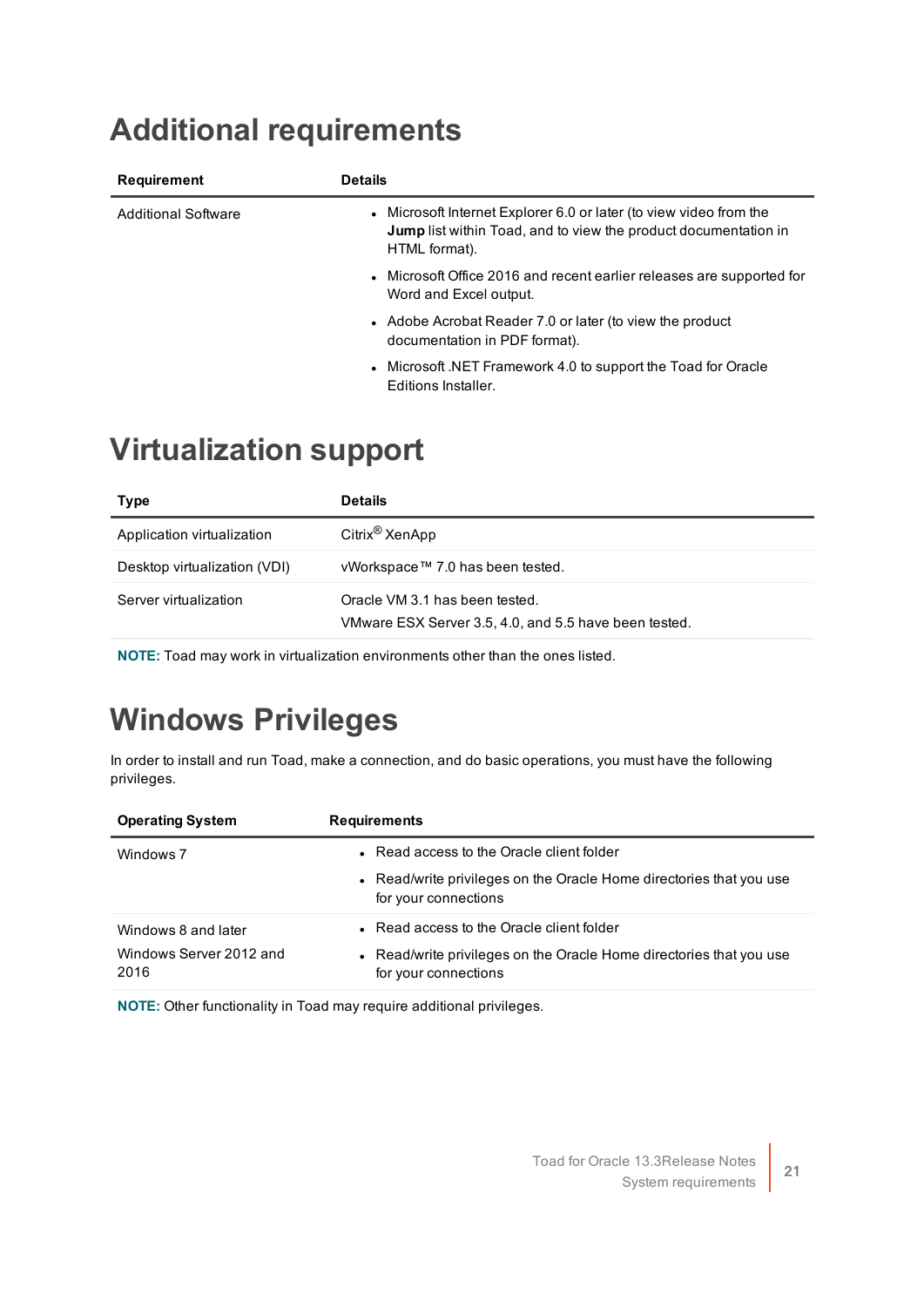# **Product licensing**

#### <span id="page-21-0"></span>*To activate a trial*

- 1. Go to the trial download web page: [https://www.quest.com/products/toad-for-oracle/software](https://www.quest.com/products/toad-for-oracle/software-downloads.aspx)[downloads.aspx](https://www.quest.com/products/toad-for-oracle/software-downloads.aspx), accessed through the product page.
- 2. Select the Toad for Oracle Edition that you want to try.
- 3. Log in to your account or register.
- 4. Accept the license terms.
- 5. Download the trial file.

#### *To activate a purchased commercial license*

- 1. Go to the Quest Support website: <https://support.quest.com/>
- 2. Type the name of the product that you want to activate in the **Enter your product to find support** field.
- 3. Select **Download New Releases**.
- 4. Download the installer file.

#### **NOTES:**

- License keys compatible with Oracle 9.7 and earlier versions are no longer supported.
- Only the newer 48-character license keys are supported.
- If you have an older license type, the Editions installer points you to the license web page where you can update it.
- Toad supports cumulative licensing. You can add multiple licenses, including those for add-ons like Sensitive Data Protection, to Toad. Toad will use the licenses providing the highest degree of features.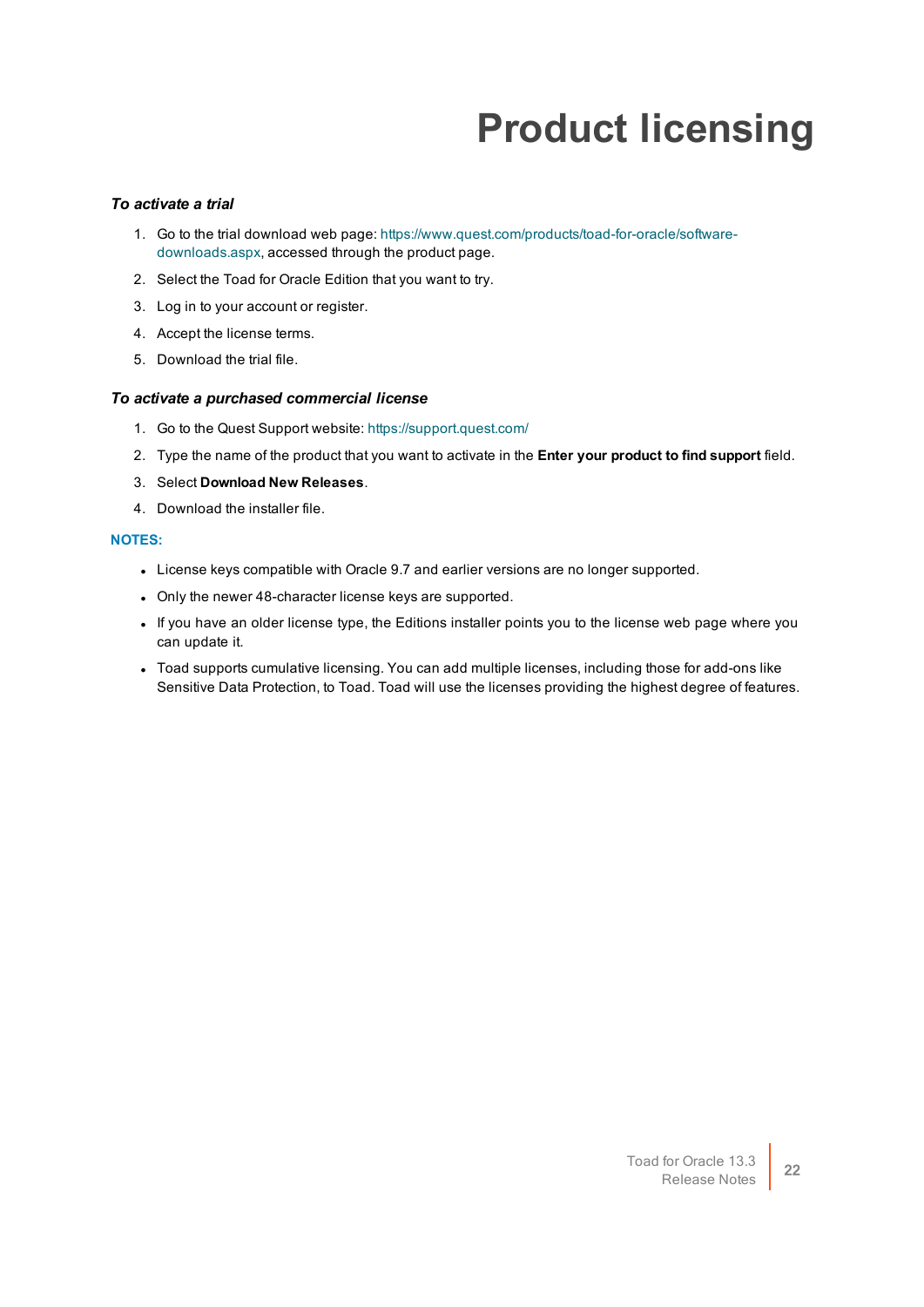# <span id="page-22-0"></span>**Getting started with Toad for Oracle**

Toad for Oracle is distributed in the Toad for Oracle Editions at [https://support.quest.com/download](https://support.quest.com/download-product-select)[product-select](https://support.quest.com/download-product-select).

#### <span id="page-22-1"></span>**Upgrade and installation instructions**

Please refer to the Toad for Oracle *Installation Guide* at <https://support.quest.com/technical-documents> for installation and upgrade instructions.

Upgrades for Toad for Oracle can install side-by-side with any previous versions you have installed. You can run the new and previous versions concurrently.

The first time you run the new version of Toad, the settings files from the previous version are automatically imported. To start with a clean set of user files, go to **Utilities | Copy User Settings**, then select **Create a clean set of user files from the base installation**.

**NOTE:** Toad supports importing settings only if the new version is within two releases of the previous version. If your versions are more than two releases apart, you need to install an intermediate version to successfully import the files.

### <span id="page-22-2"></span>**User instructions**

To get started with using Toad for Oracle, see the *Guide to Using Toad* at [https://support.quest.com/technical](https://support.quest.com/technical-documents)[documents](https://support.quest.com/technical-documents). For detailed information about any Toad window or feature, see the online help, which can be accessed from the **Help** menu.

### <span id="page-22-3"></span>**Additional resources**

Additional information is available from the Toad for Oracle Community on Toad World: <https://www.toadworld.com/products/toad-for-oracle>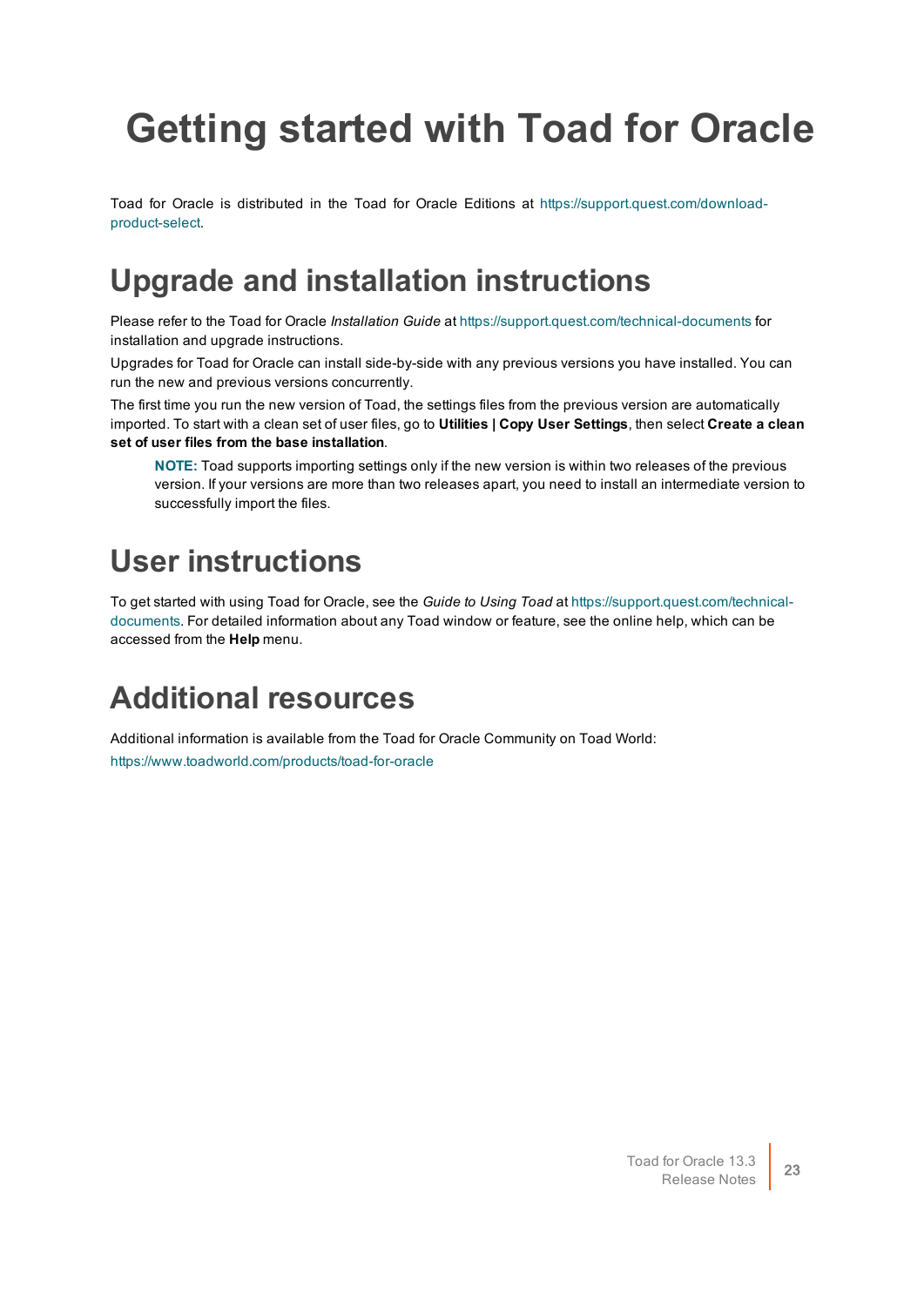## **Globalization**

#### <span id="page-23-1"></span><span id="page-23-0"></span>**Global Operation Statement**

This section contains information about installing and operating this product in non-English configurations, such as those needed by customers outside of North America. This section does not replace the materials about supported platforms and configurations found elsewhere in the product documentation.

This release was not enabled and tested for international operation. Only U.S. English configurations of this product and U.S. English datasets are fully supported. Support for non-ASCII characters or non-English configurations may work appropriately, but these configurations have not been tested and this release should be used with caution in these environments.

This release has the following known capabilities or limitations: Toad 13.1 is a Unicode application. As such, it has native support for any Oracle Unicode character set, such as UTF8 or AL32UTF8. There are some features in Toad which use or invoke Oracle Utilities or applications which are not themselves Unicode applications. Their functionality is therefore limited to the character set of the client on which Toad is running, and NLS\_LANG must be carefully set to match the Windows character set

We have also observed issues with US7ASCII when used with non Latin characters.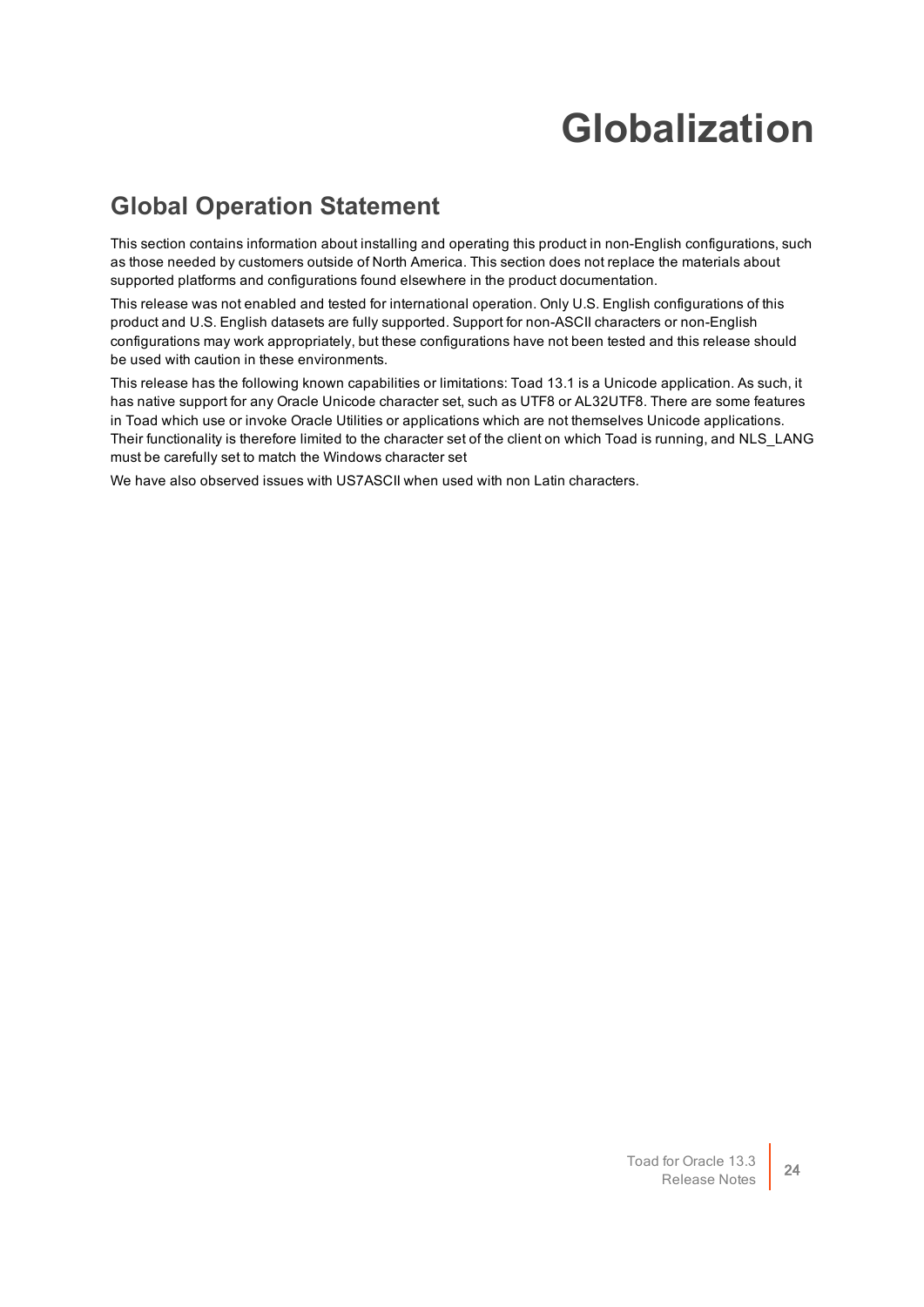## **About us**

#### <span id="page-24-0"></span>**We are more than just a name**

We are on a quest to make your information technology work harder for you. That is why we build communitydriven software solutions that help you spend less time on IT administration and more time on business innovation. We help you modernize your data center, get you to the cloud quicker and provide the expertise, security and accessibility you need to grow your data-driven business. Combined with Quest's invitation to the global community to be a part of its innovation, and our firm commitment to ensuring customer satisfaction, we continue to deliver solutions that have a real impact on our customers today and leave a legacy we are proud of. We are challenging the status quo by transforming into a new software company. And as your partner, we work tirelessly to make sure your information technology is designed for you and by you. This is our mission, and we are in this together. Welcome to a new Quest. You are invited to Join the Innovation™.

### **Our brand, our vision. Together.**

Our logo reflects our story: innovation, community and support. An important part of this story begins with the letter Q. It is a perfect circle, representing our commitment to technological precision and strength. The space in the Q itself symbolizes our need to add the missing piece — you — to the community, to the new Quest.

## <span id="page-24-1"></span>**Contacting Quest**

<span id="page-24-2"></span>For sales or other inquiries, visit [www.quest.com/contact](https://www.quest.com/contact).

### **Technical support resources**

Technical support is available to Quest customers with a valid maintenance contract and customers who have trial versions. You can access the Quest Support Portal at [https://support.quest.com](https://support.quest.com/).

The Support Portal provides self-help tools you can use to solve problems quickly and independently, 24 hours a day, 365 days a year. The Support Portal enables you to:

- Submit and manage a Service Request
- View Knowledge Base articles
- Sign up for product notifications
- Download software and technical documentation
- View how-to-videos
- Engage in community discussions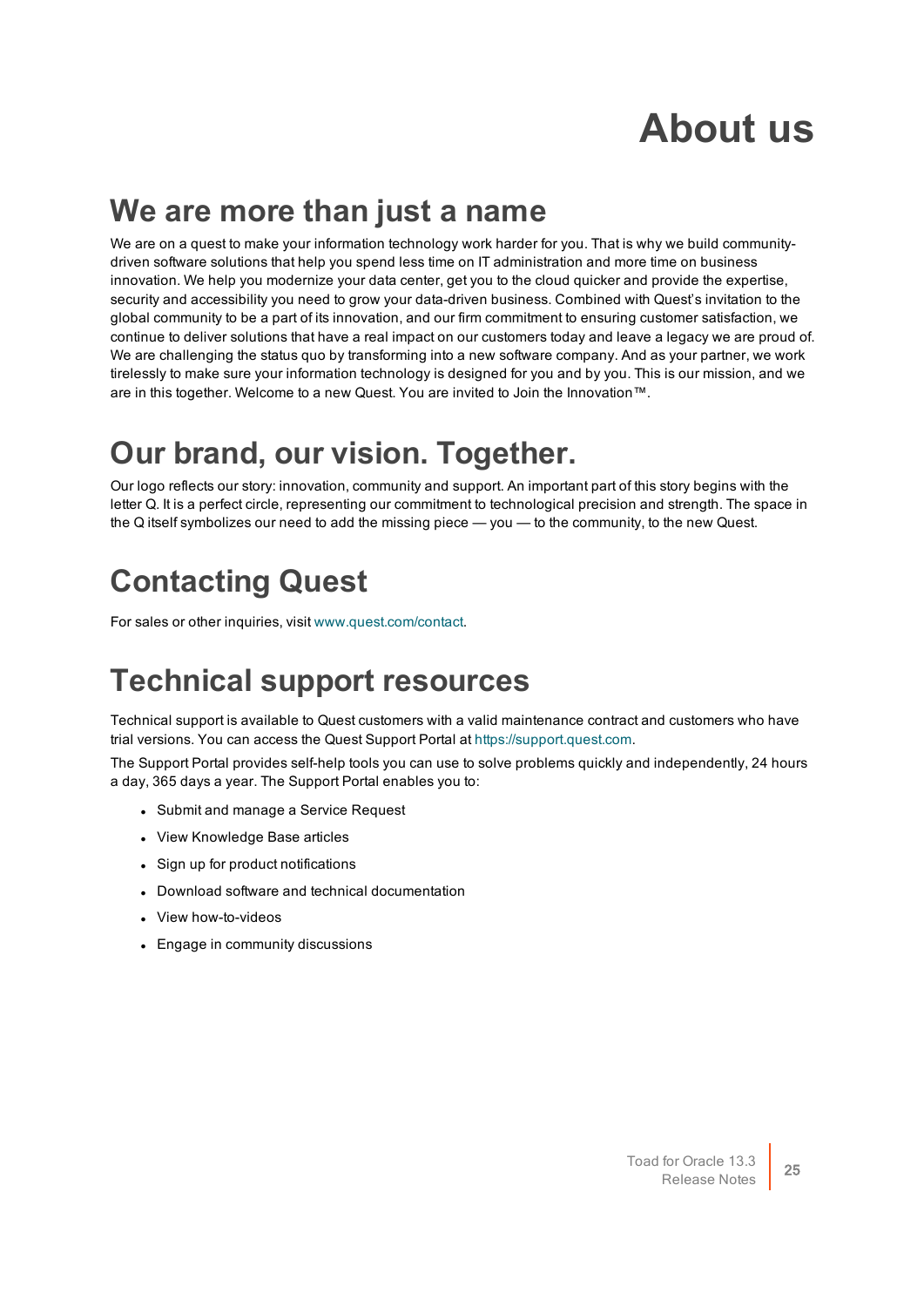- Chat with support engineers online
- View services to assist you with your product